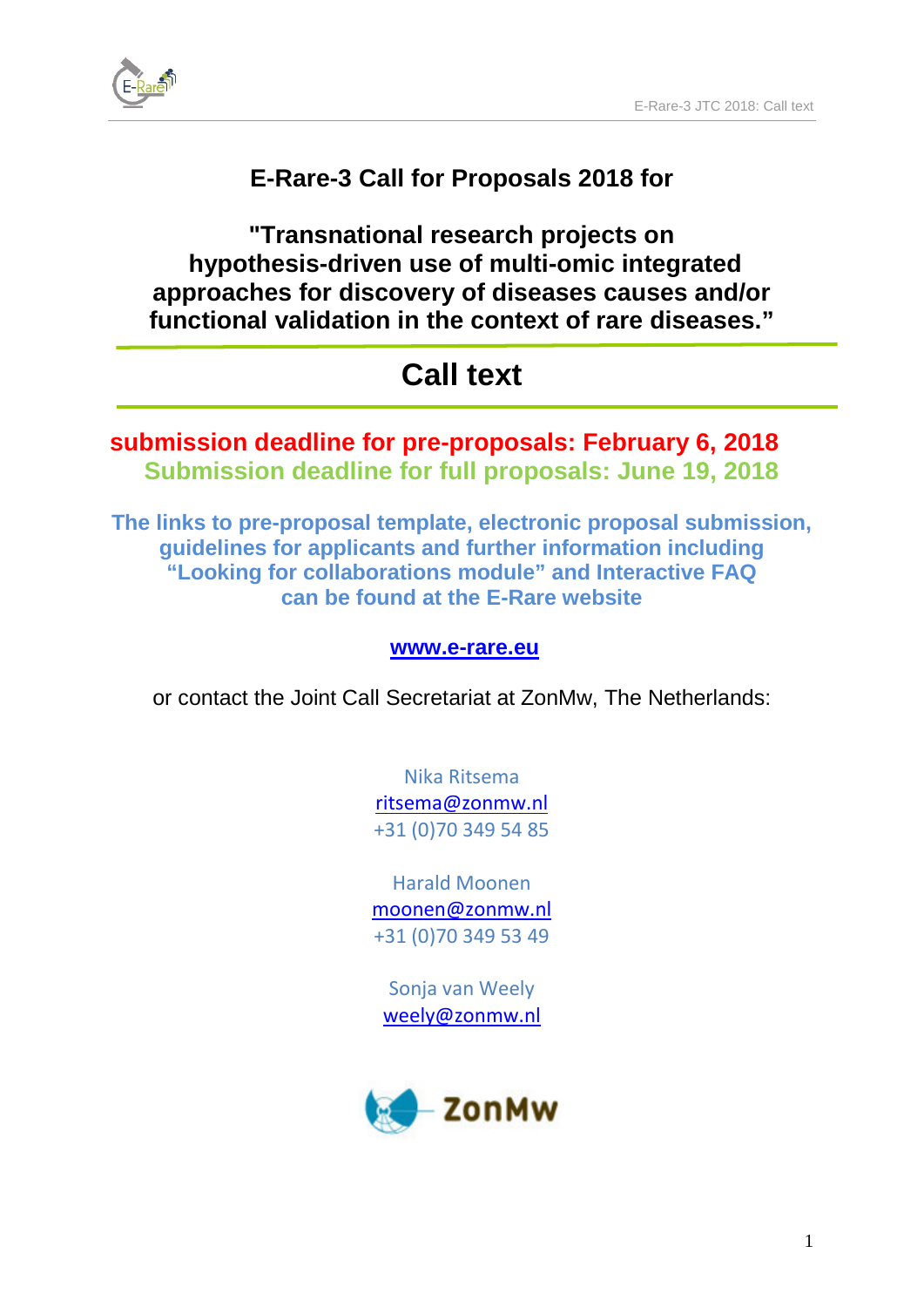# **1. MOTIVATION**

There are at least 7000 distinct rare diseases, the great majority being of genetic origin. Although individually rare, taken together rare diseases affect at least 26-30 million people in Europe. Moreover, they represent a major issue in health care: a large number of these diseases have an early or very early onset and/or lead to a significant decrease of life expectancy. Moreover, most of them cause chronic illnesses with a large impact on quality of life and the health care system.

Therefore, research on rare diseases is needed to provide knowledge for prevention, diagnosis and better care of patients. Yet, research is hampered by lack of resources at several levels: (1) Few scientists work on any given specific disease, (2) There are few patients per disease and they are scattered over large geographic areas, causing difficulties to assemble the necessary cohorts, (3) Existing databases and bio-material collections are usually local, small, and not accessible or standardised, (4) The complex clinical phenotypes of these diseases require interdisciplinary cooperation to improve research and treatment.

The specificities of rare diseases - limited number of patients, scarcity of relevant knowledge and expertise, and fragmentation of research - single them out as a distinctive domain of very high European added-value. Rare diseases are therefore a prime example of a research area that necessitates collaboration/coordination on a transnational scale.

In this context, the ERA-NET "E-Rare" for research programmes on rare diseases has been extended to a third phase "E-Rare-3" (2014-2019) to further help in coordinating the research efforts of European, Associated and non-European countries in the field of rare diseases and implement the objectives of the International Rare Disease Research Consortium (IRDiRC).

The following funding organisations:

- Austrian Science Fund (FWF), Austria
- Research Foundation Flanders (FWO), Belgium, Flanders
- Fund for Scientific Research FNRS (F.R.S.-FNRS), Belgium, French-speaking community
- Canadian Institutes of Health Research Institute of Genetics (CIHR-IG), Canada
- Fonds de recherche du Québec-Santé (FRQS), Québec (Canada)
- Ministry of Education, Youth and Sports (MEYS), Czech Republic
- Academy of Finland (AKA), Finland
- French National Research Agency (ANR), France
- Federal Ministry of Education and Research (BMBF), Germany
- German Research Foundation (DFG), Germany
- General Secretariat for Research and Technology (GSRT), Greece
- National Research, Development and Innovation Office (NKFIH), Hungary
- Chief Scientist Office of the Ministry of Health (CSO-MOH), Israel
- Italian Ministry of Health (MoH-IT), Italy
- State Education Development Agency (VIAA), Latvia
- National Centre for Research and Development (NCBR), Poland
- Executive Agency for Higher Education, Research, Development and Innovation Funding (UEFISCDI), Romania
- National Institute of Health Carlos III (ISCIII), Spain
- Swiss National Science Foundation (SNSF), Switzerland
- Netherlands Organization for Health Research and Development (ZonMw), The **Netherlands**
- The Scientific and Technological Research Council of Turkey (TUBITAK), Turkey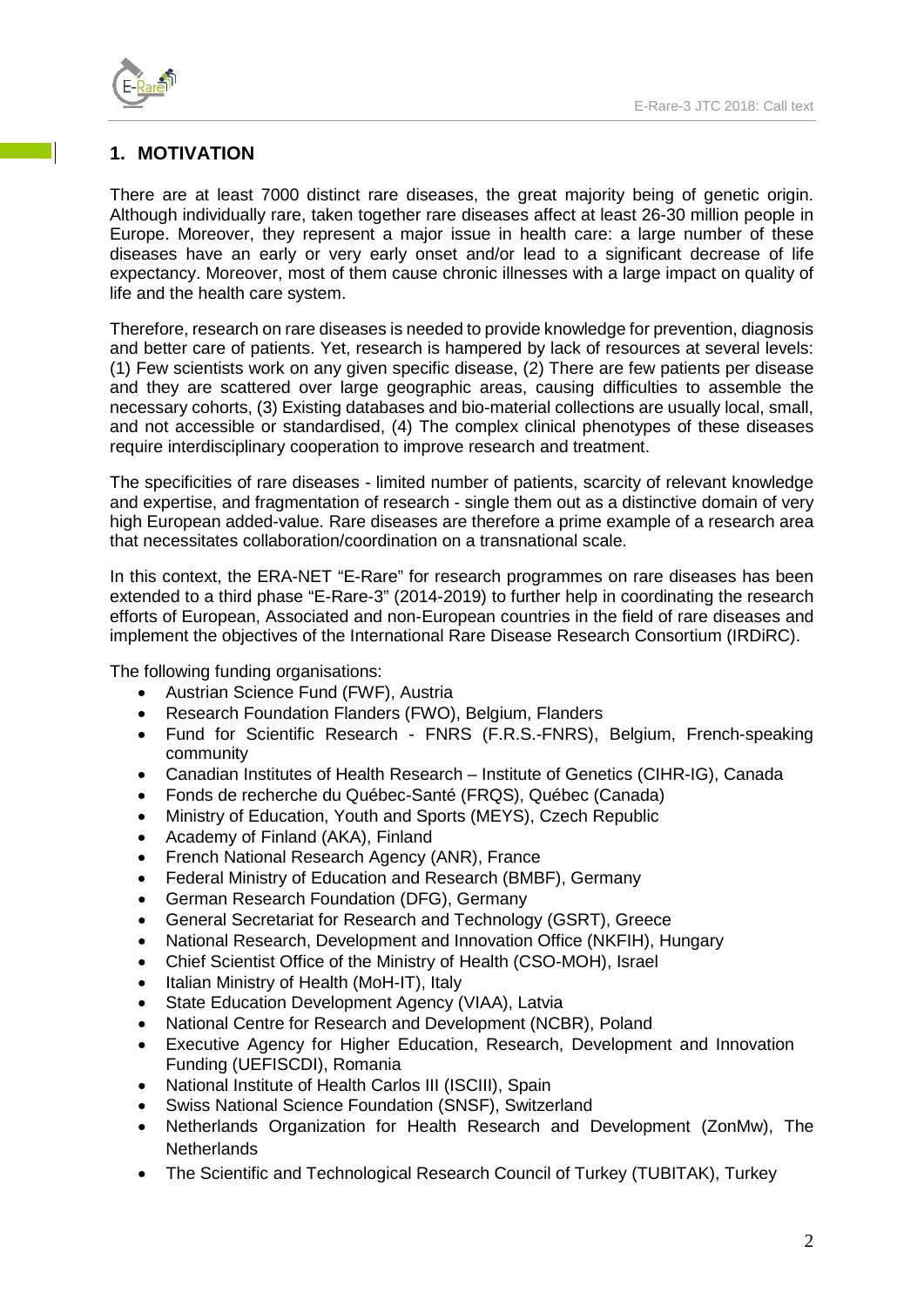

have decided to open the **tenth E-Rare Joint Transnational Call (JTC 2018)** for funding multilateral research projects on rare diseases. The call is being opened simultaneously by the above mentioned funding organisations in their respective countries.

In addition, Patient Organisations (PO) - represented in this call mostly by EURORDIS - may also co-fund selected projects based on their mandate and research topic interest (see section 6.3 for details).

# **2. AIM OF THE CALL**

The aim of the call is to enable scientists in different countries to build an effective collaboration on a common interdisciplinary research project based on complementarities and sharing of expertise, with a clear translational research approach.

# **Topics**: **The research projects have to focus on hypothesis-driven use of multi-omic integrated approaches for discovery of disease causes and/or on functional validation in the context of rare diseases.**

Transnational research proposals must cover at least one of the following areas, which are equal in relevance for this call:

- a. Combined multi-omics approaches (e.g. epigenomics, transcriptomics, metabolomics, proteomics, etc.) that complement genomics-based gene discovery strategies and that are driven by a lead hypothesis. These multi-omics approaches should extend beyond descriptive "-omics" data gathering, such as simple whole exome/genome sequencing for disease gene discovery. For transcriptomic and proteomic data, a strong rationale for physiological relevance of the collected sample/tissue/dataset must be available;
- b. Functional validation of clinical or biological inferences obtained from "-omics" results, e.g. by
	- developing new computational, statistical and experimental methods for analysis and interpretation of existing multi-omic datasets or for the identification of relevant biomarkers;

- integrating the already obtained "-omics" results to generate and test new biological models;

- c. Application of "-omics" approaches to rare diseases for which the gene(s) is/are known to enable insight into disease pathophysiology. Emphasis will be given to approaches that transcend a single "-omics" approach to illuminate pathomechanism. Projects that generate "-omics" data with limited integration and interpretation will be considered lower priority;
- d. Development and application of concepts and methods for pathogenic read-outs of disease groups which can be used as "blue print" to discover new disease genes and inform pathomechanism. Projects on "simple" or "pure" gene hunts will be discouraged if they can be rationally performed at a single institution or by existing international resource centers, with the exception of studies that inform fundamentally new genetic paradigms.

Furthermore, additional elements must be taken care of in the application:

- Proposed projects should rest on an excellent lead hypothesis for the intended activities;
- Proposed projects that focus only on data sets from genomic approaches (e.g. exome/genome sequencing of a cohort) will have low priority;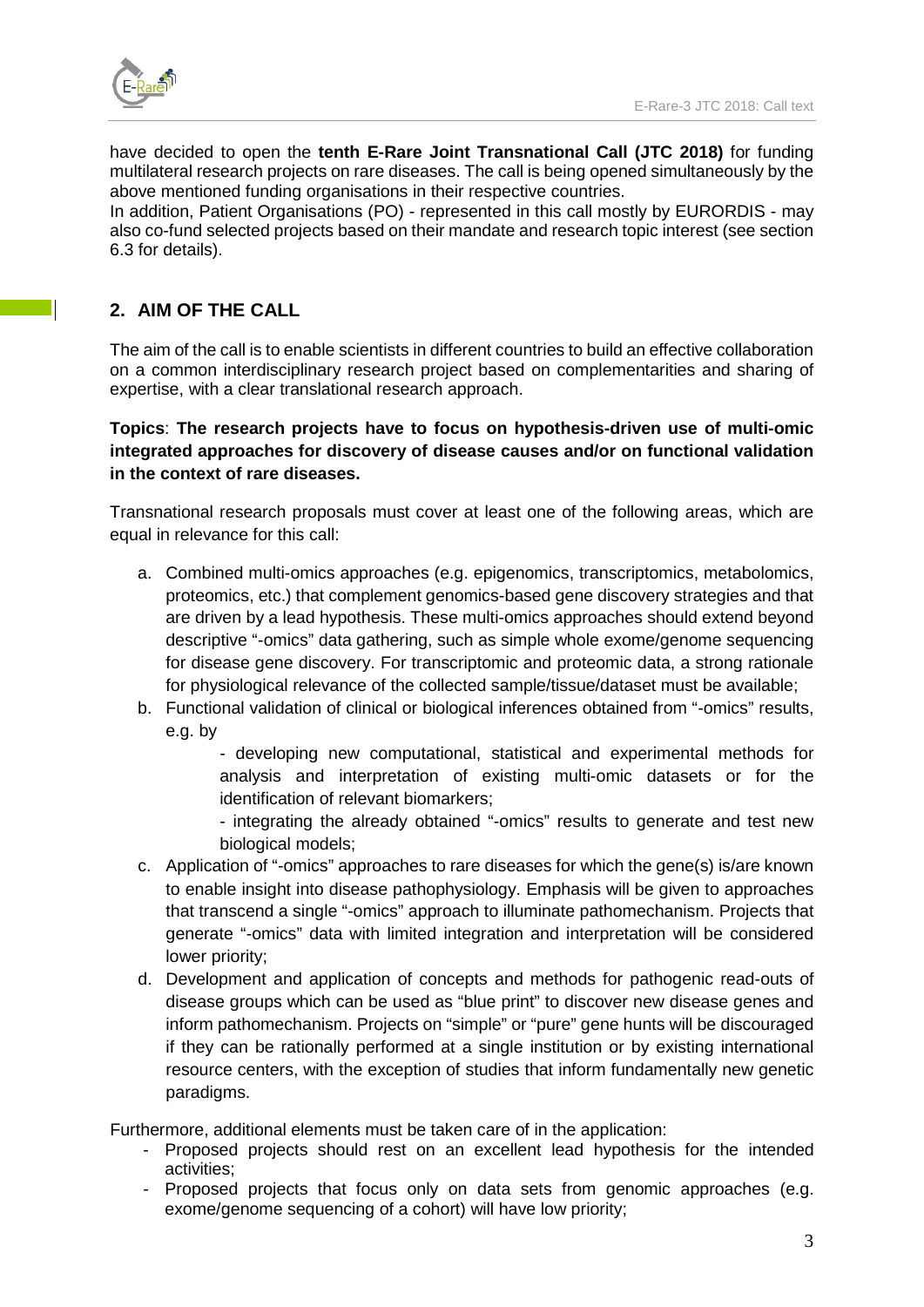

- Proposed projects *have to* show multi-dimensional approaches and strong knowledge of interpretation of such data, ideally combining rigorous statistic methods with biological/experimental verification;
- A core set of "-omics" results should already be present; and serve as a justification to perform other "-omics" experiments;
- The design of the study (sample collection, statistical power, interpretation, relevant models for hypothesis validation) must be well justified and should be part of the proposal;
- Appropriate bioinformatics and statistical skills should constitute, whenever justified, an integral part of the proposal;
- The new research data resulting from the project should be treated permissible according to the  $FAIR<sup>1</sup>$  $FAIR<sup>1</sup>$  $FAIR<sup>1</sup>$  principles, and deposited and shared, according to the national rules of the countries involved. It is strongly advised to make data accessible through RD-Connect [\(http://rd-connect.eu/](http://rd-connect.eu/) - connecting databases, patient registries, biobanks and clinical bioinformatics data into a central resource for researchers worldwide) and through Elixir [\(https://www.elixir-europe.org/platforms/data/elixir-deposition-databases](https://www.elixir-europe.org/platforms/data/elixir-deposition-databases) - compiling a list of resources for the deposition of experimental, biomolecular data). To make research data findable, accessible, interoperable and re-usable (FAIR), a data management strategy for the proposed full project is mandatory in the full proposal stage. Some countries involved in E-Rare JTC 2018 will also ask for a data management plan (DMP) at national level at the stage of full proposal or after granting of the project.

#### **The following approaches and topics are excluded from the scope of the call:**

- a. Approaches concerning rare infectious diseases or rare cancers;
- b. Approaches concerning rare adverse drug events/medical complications in treatments of common diseases;
- c. Interventional clinical trials.

Projects shall involve a **group of rare diseases or a single rare disease following the European definition** i.e. a disease affecting not more than five in 10000 persons in the European Community, EC associated states and Canada.

**The research projects submitted within this call must be based on novel ideas stemming from consolidated previous results and must be clearly endowed with a strong translational research orientation**, i.e. studies allowing a rapid implementation into public health-related decisions or into the clinics. To achieve this goal, the necessary expertise and resources should be brought together from academia, clinical/public health sector and private companies. The research teams within a consortium should include investigators from all scientific disciplines, research areas and expertise necessary to achieve the proposed objectives.

The research proposals must demonstrate complementary and synergistic interaction among the partner teams. There should be clear added value in the transnational collaboration over the individual projects, in terms of:

i) Gathering a critical mass of subjects/patients and or subjects/patients databases and corresponding biological materials that would not be possible otherwise;

<span id="page-3-0"></span><sup>&</sup>lt;sup>1</sup> FAIR: Findable, Accessible, Interoperable, Reusable (for more information: see "The FAIR Guiding Principles for scientific data management and stewardship" (https://www.nature.com/articles/sdata201618)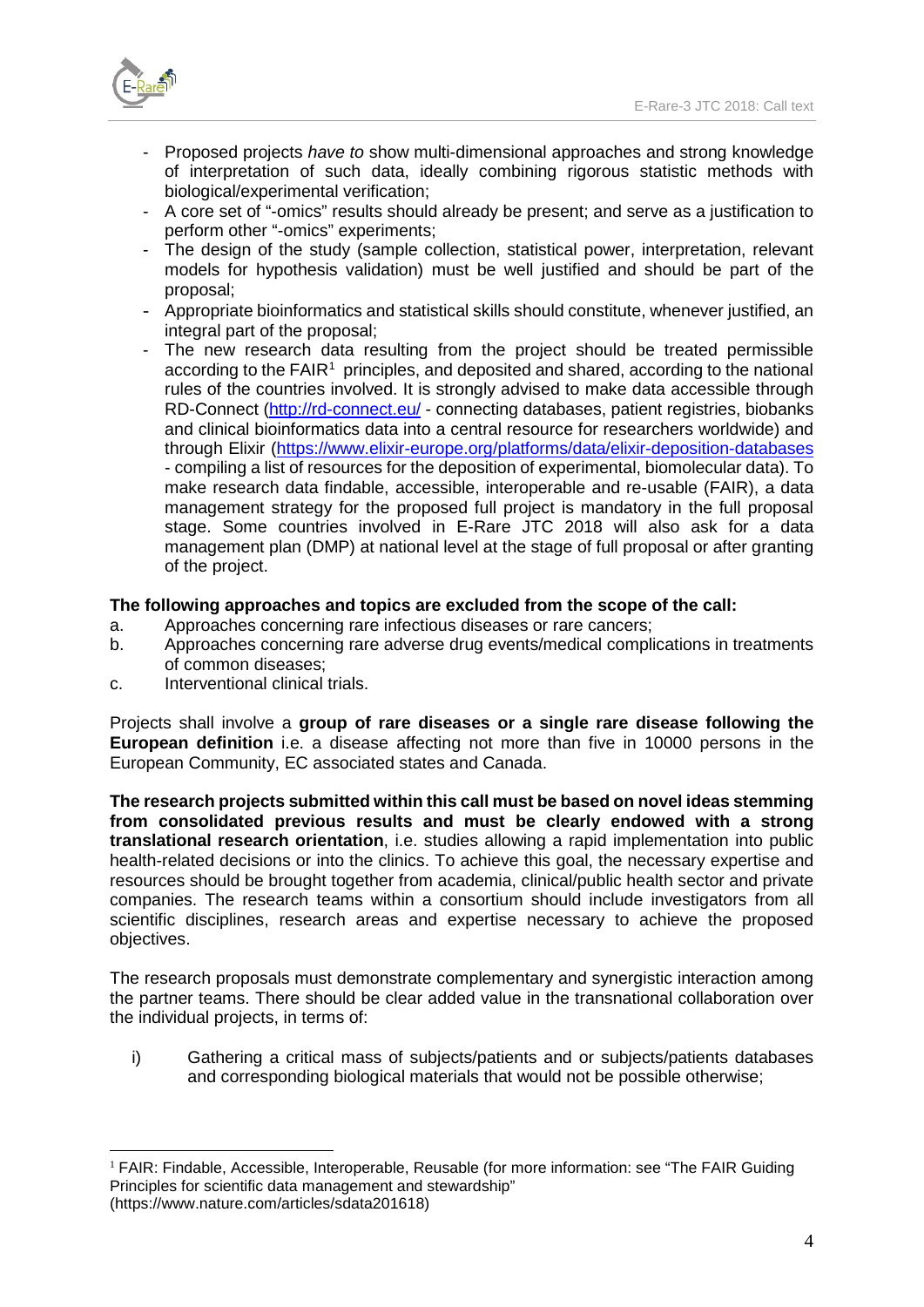

ii) Sharing of resources (biobanks, models, databases, diagnostic tools, etc.), of specific know-how and/or innovative technologies including "-omics", and of expertise. The projects should clearly demonstrate the potential health impact.

The use of **existing European health research infrastructures** and/or **IRDiRC recognized resources** is strongly encouraged when appropriate, e.g. research infrastructures established as an European Research Infrastructure Consortium (ERIC) or identified on the roadmap of the European Strategy Forum on Research Infrastructures (ESFRI). Projects are invited to identify the existing European research data infrastructures that may be used and how these may be mobilised, in particular for long-term data curation and preservation (in accordance with EU and IRDiRC recommendations [\(www.irdirc.org\)](file://FILESERVER-03/g-$/Team%201/E-Rare-3/JTC%202018/Docs%20JTC%202018/www.irdirc.org).

The following ESFRI European Research Infrastructures and European/international projects were identified as potentially useful for this kind of studies:

- Biobanking and Biomolecular Resources Research Infrastructure (BBMRI) [http://bbmri](http://bbmri-eric.eu/about)[eric.eu/about](http://bbmri-eric.eu/about)
- The European Life Sciences Infrastructure for Biological Information (ELIXIR) <http://www.elixir-europe.org/>
- European Infrastructure for Phenotyping, Archiving and Distribution of Mouse Models (INFRAFRONTIER) - <https://www.infrafrontier.eu/>
- Integrated Structural Biology Infrastructure for Europe (INSTRUCT) <http://www.structuralbiology.eu/>
- An integrated platform connecting databases, registries, biobanks and clinical bioinformatics for rare disease research (RD-Connect) - <http://rd-connect.eu/>
- IRDiRC recognized resources [http://www.irdirc.org/activities/irdirc-recognized](http://www.irdirc.org/activities/irdirc-recognized-resources/)[resources/](http://www.irdirc.org/activities/irdirc-recognized-resources/)
- Horizon 2020 FAIR Data Management Plan Annex 1 in [http://ec.europa.eu/research/participants/data/ref/h2020/grants\\_manual/hi/oa\\_pilot/h20](http://ec.europa.eu/research/participants/data/ref/h2020/grants_manual/hi/oa_pilot/h2020-hi-oa-data-mgt_en.pdf) [20-hi-oa-data-mgt\\_en.pdf](http://ec.europa.eu/research/participants/data/ref/h2020/grants_manual/hi/oa_pilot/h2020-hi-oa-data-mgt_en.pdf)

The aim of the call is in compliance with the goals set by the International Rare Diseases Research Consortium (IRDiRC) which fosters international collaboration in rare diseases research. For more information see IRDiRC website:<http://www.irdirc.org/>

# **3. MANAGEMENT BOARDS**

Two boards, the Call Steering Committee (**CSC**) and the Scientific Evaluation Committee (**SEC**), will manage the evaluation process of the call with support of the Joint Call Secretariat (**JCS**) (set up at ZonMw, The Netherlands). SEC and CSC members will not submit or participate in proposals within this call. The process includes the evaluation procedure of preand full-proposals and the final selection and award of research projects.

- **The Call Steering Committee (CSC)** is composed of a single representative from each country/region funding organisation. The CSC will supervise the progress of the call and the evaluation of proposals. The CSC will make the final funding recommendation to the national/regional funding organisations on the proposals to be funded, based on the final ranking list provided by the SEC. All decisions concerning the call procedures will be taken by the CSC.
- **The Scientific Evaluation Committee (SEC)** is a panel of internationally recognised scientific experts responsible for the evaluation of submitted proposals. SEC members must sign a confidentiality form and a statement to confirm that they do not have any conflicts of interest.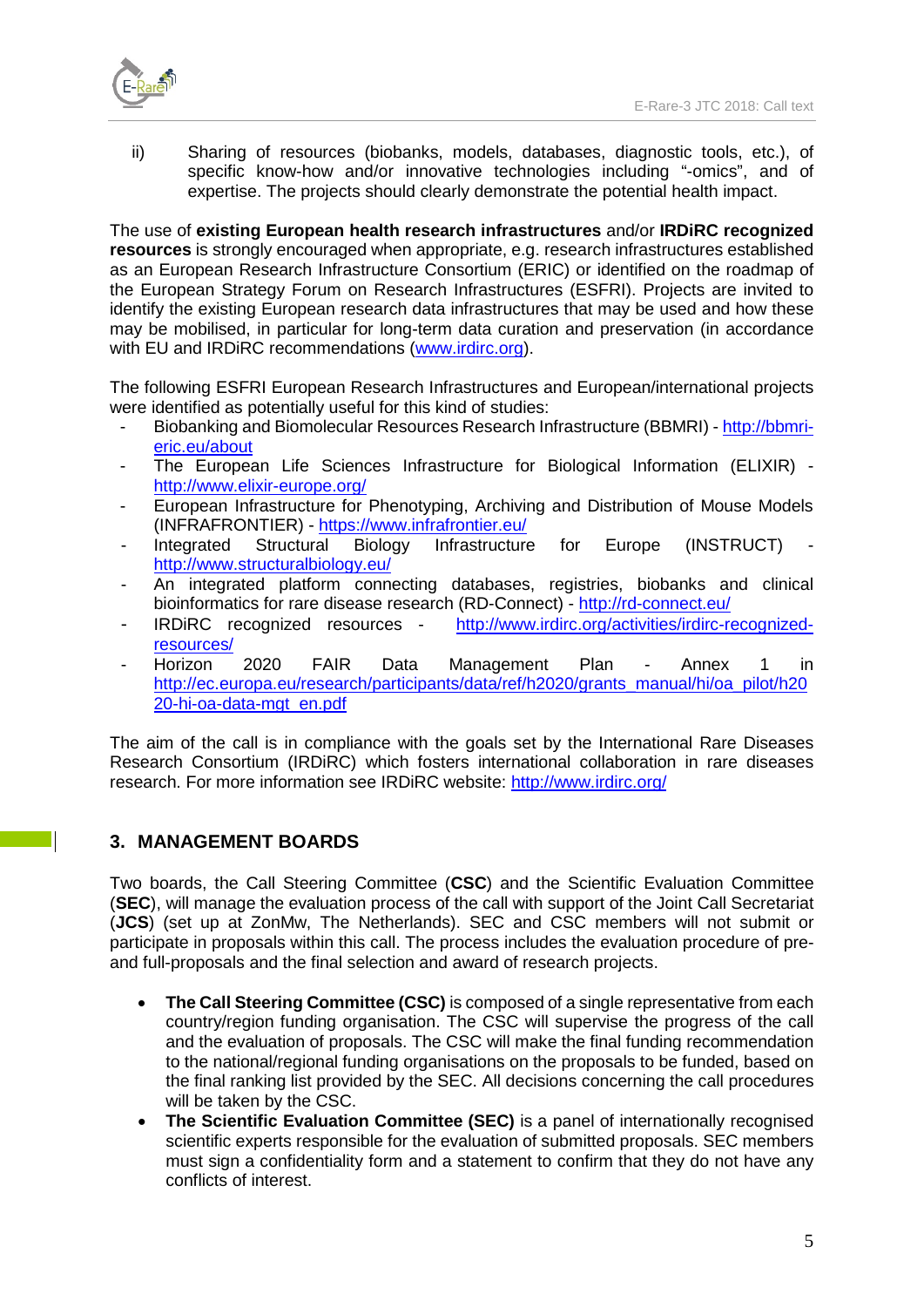

# **4. APPLICATION**

# **4.1.Funding recipients/Eligibility**

Joint research proposals may be submitted by applicants belonging to one of the following categories (according to country/regional regulations):

- academia (research teams working in universities, other higher education institutions or research institutes)
- clinical/public health sector (research teams working in hospitals/public health and/or other health care settings and health organisations)
- enterprise (all sizes of private companies). Participation of small and medium-size enterprises (SMEs) is encouraged when allowed by national/regional regulations
- Please note that the inclusion of a non-eligible partner in a proposal **leads to the rejection of the entire proposal without further review**. Whilst applications will be submitted jointly by research partners from several countries, individual groups will be funded by the individual funding organisation of their country/region that is participating in the E-Rare-3 JTC 2018. The applications are therefore subjected to **eligibility criteria of individual funding organisations**. Applicants are **strongly advised** to contact their corresponding national/regional representative and confirm eligibility with their respective funding organisations in advance of submitting an application (see national/regional contact details and Annex). **The adherence to the national/regional regulations in the "Guidelines for applicants" document is mandatory.**

Only transnational projects will be funded. Each consortium submitting a proposal must involve a **minimum of three eligible** and a **maximum of six eligible partners** from **at least three different countries** participating to the call (see list above). No more than two eligible partners from the same country participating in the call will be accepted in one consortium.

The Joint Call Secretariat and national/regional funding organisations will perform crosschecks in parallel submissions to other joint transnational calls (e.g. NEURON, JPND, EuroNanoMed, ERA PerMed and others) and national calls. Applicants shall avoid applying for same research activities to different calls. Double funding is not allowed.

#### **The consortium coordinator must always be eligible to receive funding from the funding organisations participating in the call**.

Only groups that contribute substantially to at least one of the work packages are considered as partners and should be indicated in the project.

Applicants are encouraged to **include partners from the participating underrepresented countries** (Czech Republic, Hungary, Latvia, Poland, Romania and Turkey). If they include such partners, the maximum number of partners can be increased to **eight** (see tables below).

To collect the necessary patient data and/or samples for the proposed study, a consortium may need to collaborate with other centres. If the unique role of those centres is providing patients data and/or samples for the study only, they will not be considered as partners of the consortium but can be included otherwise, e.g. via cooperation agreements or subcontracting.

Additional partners that secure their **own funding** may join consortia. However, their number is **limited to two**. They must state clearly in the proposal if these funds are already secured or if not, how they plan to obtain funding in advance of the project start, as well as what the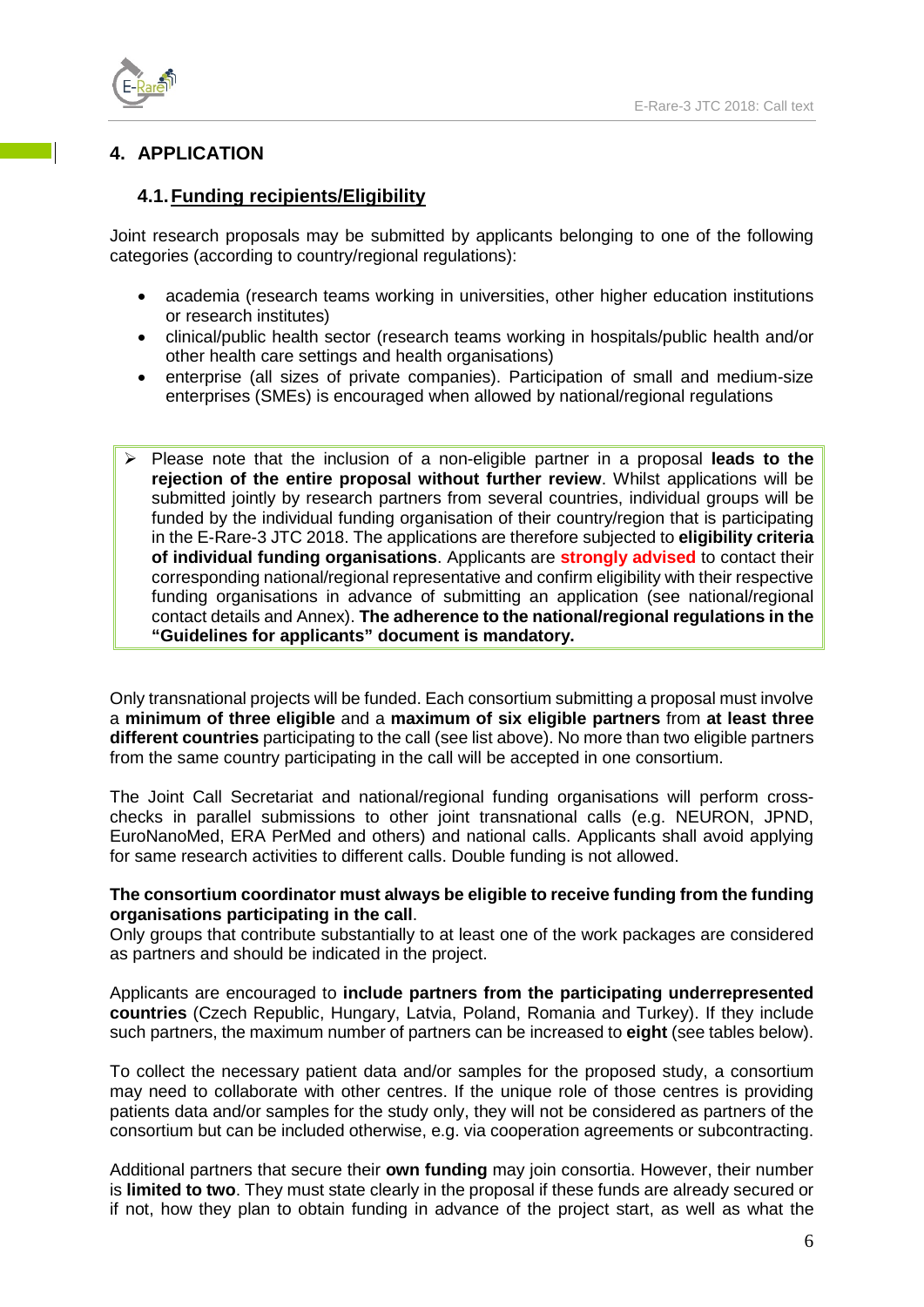

concrete amount of contributed funding will be. It will be required to document the availability of their funds before October 1, 2018. In the (pre)proposal form these partners are mentioned in the category «Associated research partners not asking for funding».

| Number of partners requesting funding                        | Possible number of additional<br>partners with own funding |
|--------------------------------------------------------------|------------------------------------------------------------|
|                                                              |                                                            |
|                                                              |                                                            |
|                                                              |                                                            |
|                                                              |                                                            |
|                                                              |                                                            |
| (only possible with inclusion of 1 Eastern European partner) |                                                            |
|                                                              |                                                            |
| (only possible with inclusion of 2 Eastern European          |                                                            |
| partners)                                                    |                                                            |

Each transnational proposal must nominate a **project consortium coordinator** among the project partner principal investigators. The coordinator must be a project partner from an E-Rare-3 JTC 2018 funding country/region. The project coordinator will represent the consortium externally and towards the JCS and CSC, and will be responsible for its internal scientific management (such as controlling, reporting, intellectual property rights issues and contact with the JCS). Each project partner will be represented by a single principal investigator. Within a joint proposal, the principal investigator of each project partner will be the contact person for the relevant country/regional funding organisation.

Consortia of projects funded in previous E-Rare Joint Transnational Calls can apply for funding for an extension of their cooperation. These consortia must clearly demonstrate the success of the current project and innovative scientific aims for their future collaboration. Their applications will compete with applications for new research projects.

The duration of the projects can be up to 3 years. Nevertheless, a partner can receive funding for less than 3 years according to E-Rare-3 JTC 2018 funding organisations eligibility criteria and regulations.

# **4.2.Submission of joint proposals**

There will be a **two-stage submission procedure for joint applications**: pre-proposals and full proposals. In both cases, one joint proposal document (in English) shall be prepared by the partners of a joint transnational proposal, and must be submitted to the JCS by uploading it on the electronic submission system by one spokesperson, the coordinator.

Joint **pre-proposals** (in English) must be received by the JCS in an electronic version no later than **February 6, 2018 at 05 p.m. Central European Time (CET)**. The pre-proposals should strictly follow the "Guidelines for applicants".

The decision on selection of applications for invitation to full proposal will be communicated in the second week of May 2018.

Please note that **joint full proposals will be accepted only from those applicants who were explicitly invited by the JCS to submit them.** Full proposals (in English) must be received by the JCS in an electronic version no later than **June 19, 2018 at 05 p.m. Central European Summer Time (CEST)**.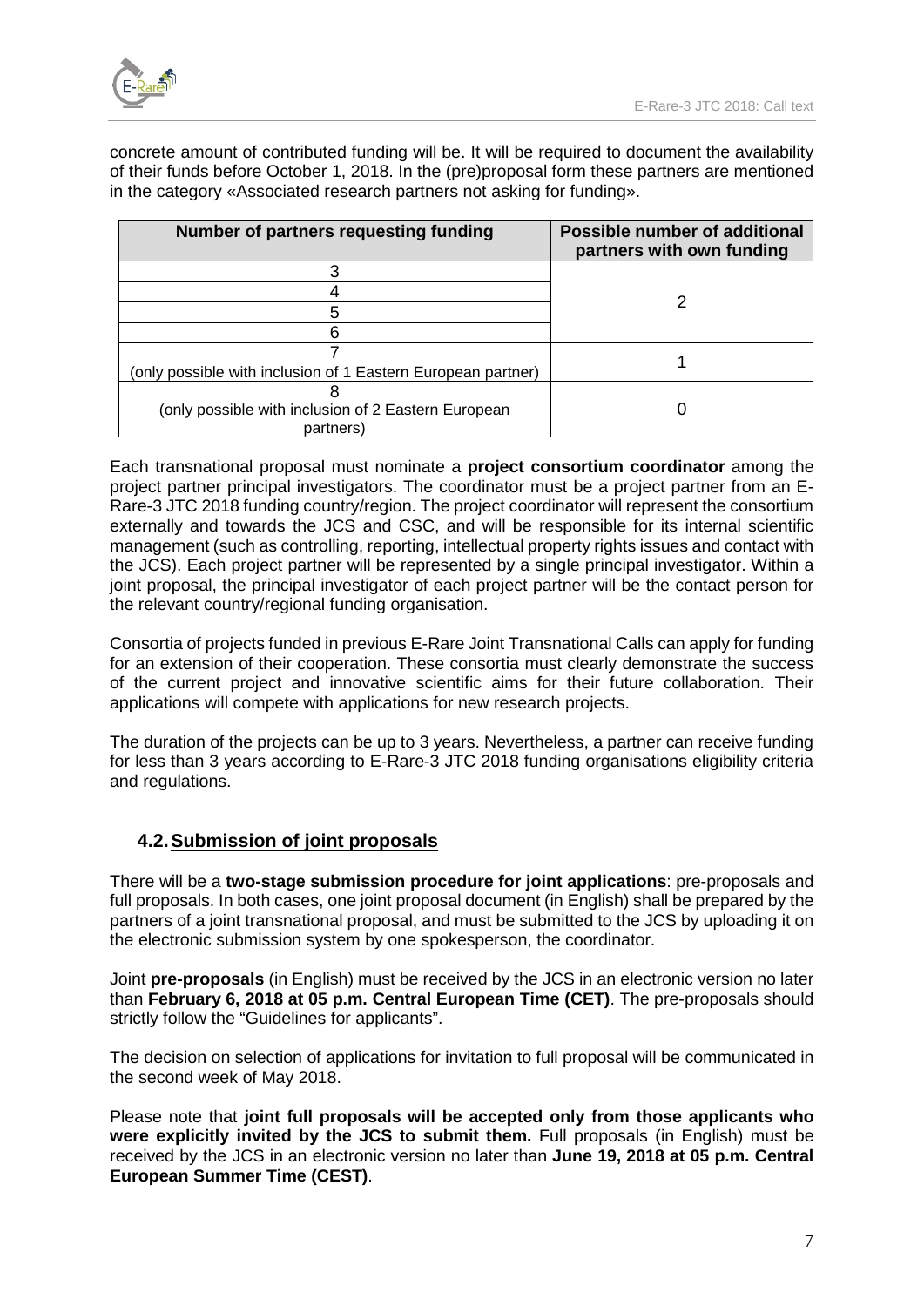

In general, no fundamental changes between the pre- and full proposals concerning the composition of the consortia, objectives of the project or requested budget will be accepted. The CSC, however, may allow such changes only in exceptional cases, if detailed justification is provided to the  $JCS<sup>2</sup>$  $JCS<sup>2</sup>$  $JCS<sup>2</sup>$ .

E-Rare is aware of the importance of international collaboration and capacity building, especially in the countries presenting lower success rate. Thus, if a country, involved in E-Rare JTC 2018, is not represented by any national research team in the pre-proposals that are invited to write a full proposal (after the first evaluation by the Scientific Evaluation Committee), the funding organisation in this country may be given an opportunity to propose research teams that could be of added value for the projects to be evaluated in the  $2<sup>nd</sup>$  stage and/or the coordinator/partners of the project(s) invited to the  $2^{nd}$  stage of evaluation can inquire themselves to find suitable partners from among listed countries (see section 6.2 for details).

The selection on full proposals will be communicated to applicants as soon as possible and before the end of October 2018.

Further information on how to submit pre-proposals and full proposals electronically will be made available through the E-Rare website [\(www.e-rare.eu\)](http://www.e-rare.eu/) and in the "Guidelines for applicants". The forms that have to be used for submission of pre-proposals and full proposals are available on the E-Rare website. Applicants should take note of individual national/regional rules, and should contact their national/regional contact person for any questions (see "contact information" section).

For applicants from some countries/regions it might also be necessary to submit the proposals and/or other information directly to the country/regional funding organisations.

# **4.3.Further information**

Applicants must contact their corresponding national/regional representative and confirm eligibility with their respective funding organisations in advance of submitting an application (see national/regional contact details and Annex). If you need additional information, please contact the JCS. **The adherence to the national/regional regulations in the "Guidelines for applicants" document is mandatory.**

# **5. EVALUATION**

#### **5.1.Evaluation criteria**

Pre-proposals and full proposals will be assessed according to specific evaluation criteria (see below), using a common evaluation form. A scoring system from 0 to 5 will be used to evaluate the proposal's performance with respect to the different evaluation criteria.

#### **Scoring system:**

**0: Failure.** The proposal fails to address the criterion in question, or cannot be judged because of missing or incomplete information.

**1: Poor.** The proposal shows serious weaknesses in relation to the criterion in question.

<span id="page-7-0"></span> $2$  One of the exceptional circumstances may be that a preproposal has been opened for a research team from a country that joins E-Rare JTC 2018, but was not represented in the chosen preproposals to be elaborated into a full proposal (See "6.2. Opening of pre-proposals after the first evaluation round for involvement of researchers from countries joining E-Rare JTC 2018 but not represented in full proposals").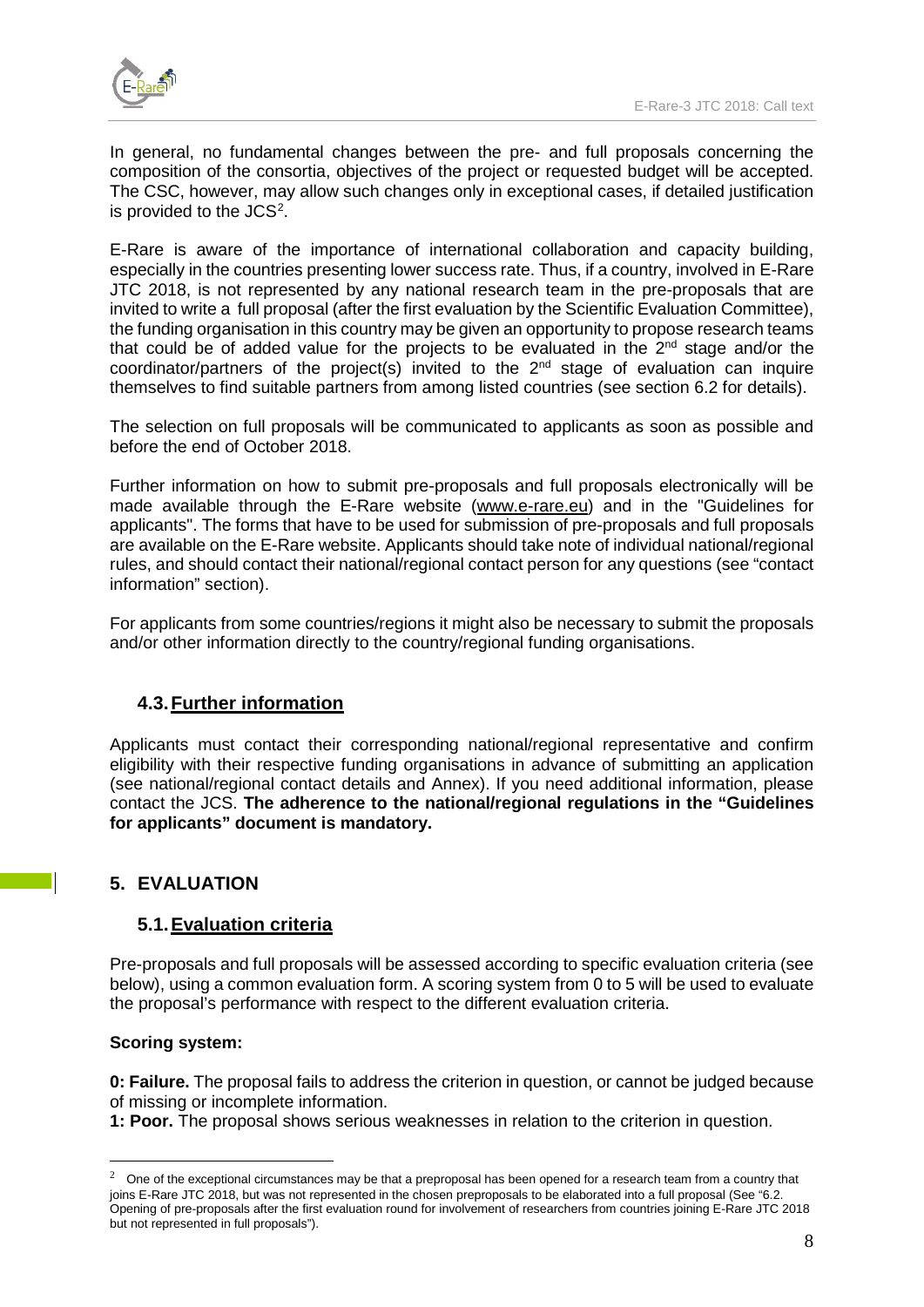

**2: Fair.** The proposal generally addresses the criterion, but there are significant weaknesses that need corrections.

**3: Good.** The proposal addresses the criterion in question well but certain improvements are necessary.

**4: Very good.** The proposal addresses the criterion very well, but small improvements are possible.

**5: Excellent.** The proposal successfully addresses all aspects of the criterion in question.

#### **Evaluation criteria:**

- 1. Excellence
	- a. Clarity and pertinence of the objectives;
	- b. Credibility of the proposed approach and methodology;
	- c. Soundness of the concept;
	- d. Innovative potential;
	- e. Feasibility of the project (adequate requested resources, time schedule);
	- f. Competence and experience of participating research partners in the field(s) of the proposal (previous work in the field, specific technical expertise).
- 2. Impact
	- a. Potential of the expected results for future clinical, public health and/or other socio-economic health relevant applications, including patients' needs;
	- b. Added-value of transnational collaboration: gathering a critical mass of patients/biological material, sharing of resources (models, databases, diagnosis, etc.), harmonization of data, sharing of specific know-how and/or innovative technologies, etc.;
	- c. Effectiveness of the proposed measures to exploit and disseminate the project results (including management of IPR), to communicate the project, and to manage research data. A data management strategy in the full proposal is mandatory;
	- d. Involvement of patient organisation, patient representatives or industry (when appropriate/applicable/available).
- 3. Quality and efficiency of the implementation
	- a. Coherence and effectiveness of the work plan, including appropriateness of the allocation of tasks, resources and time-frame;
	- b. Complementarity of the participants within the consortium;
	- c. Appropriateness of the management structures and procedures, including risk and innovation management;
	- d. Concept for sustainability of infrastructures initiated by the project;
	- e. Budget and cost-effectiveness of the project (rational distribution of resources in relation to project's activities, partners responsibilities and time frame).

Sub-criteria 2a and 2b will be prioritized for assessing the impact of proposals (pre- and full proposal stage).

Sub-criteria 2c, 2d, 3c, 3d and 3e will be taken into account only for the full proposal evaluation step.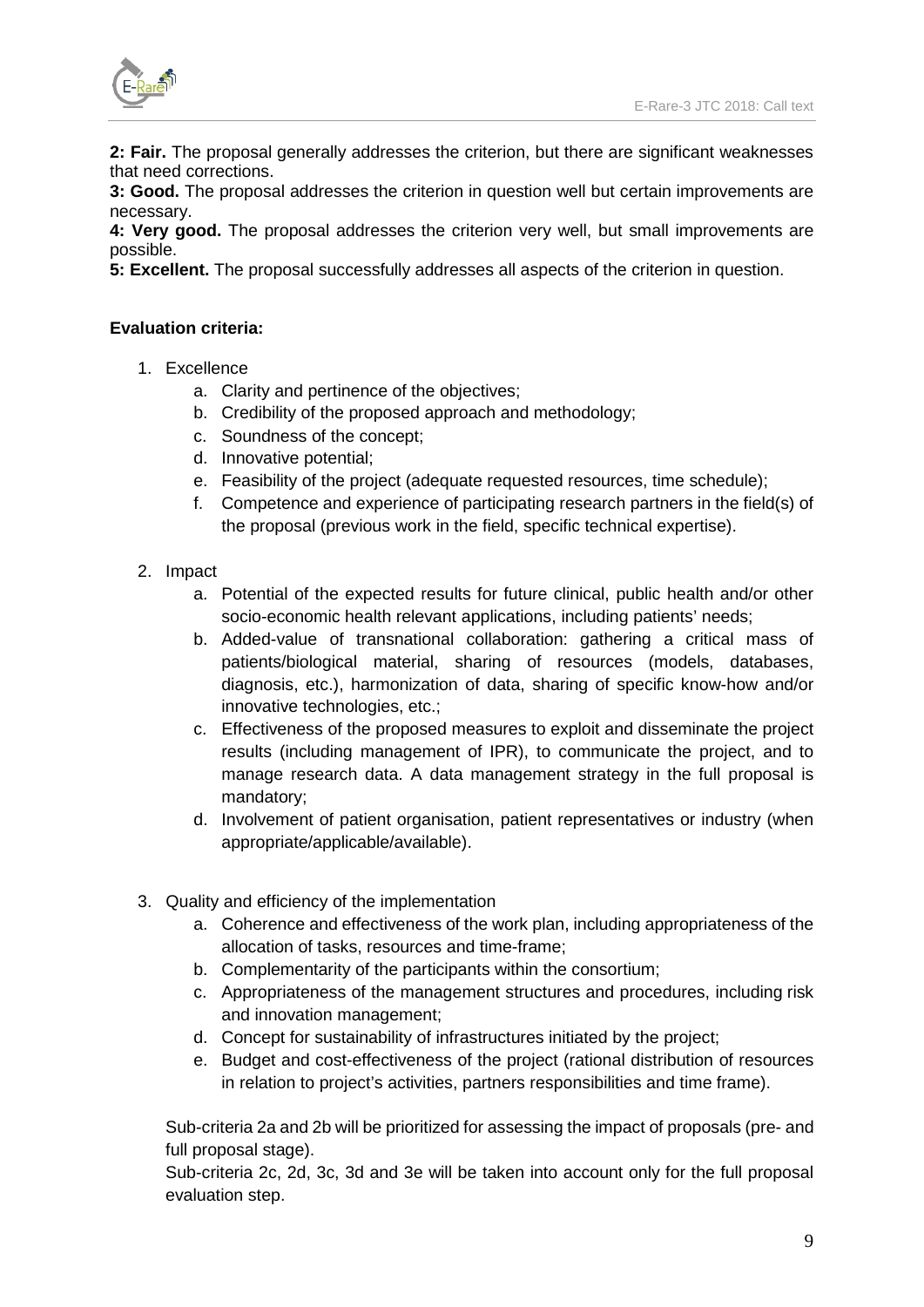

Evaluation scores will be awarded for the 3 main criteria, and not singularly for the different aspects listed below the criteria. Each criterion will be scored out of 5. The threshold for individual criteria will be 3. The overall threshold, applying to the sum of the three individual scores, will be 12. The maximum score that can be reached from all three criteria together is 15 points.

# **5.2.Eligibility check of pre-proposals and first step peer review**

# **5.2.1. Eligibility check**

The JCS will check all pre-proposals to ensure that they meet the call's formal criteria (date of submission; number and country distribution of participating research partners; inclusion of all necessary information in English, page length of each section). The JCS will forward the proposals to the CSC members who will perform a check for compliance to country/regional rules as described in the "Guidelines for applicants".

Please note that proposals not meeting the formal criteria or the national/regional eligibility criteria and requirements **will be declined without further review.**

# **5.2.2. Peer review of pre-proposals**

Pre-proposals passing the eligibility check (call secretariat and country/region) will be forwarded to the SEC members for a first evaluation (see evaluation criteria above). The SEC members will perform the assessment of the pre-proposal and fill the evaluation forms with scores and comments for each criterion. Each pre-proposal will be assessed by 2 SEC members. The SEC members will meet to establish a ranking of the pre-proposals. The CSC will meet to decide which pre-proposals will be accepted for the full proposal submission based on the SEC recommendations. The summary review report and eventual recommendations of the SEC will be forwarded to all applicants.

At this stage research teams of underrepresented countries may join successful pre-proposals (see 6.2 for more details).

# **5.3.Evaluation of full proposals with right to reply (rebuttal stage)**

#### **5.3.1. Formal criteria check**

The JCS will check the full proposals to ensure that they meet the call's formal criteria.

#### **5.3.2. External reviewer's evaluation**

Each proposal will be allocated to at least two external reviewers who fit the profile of the application.

#### **5.3.3. Rebuttal stage**

Before the SEC members see the reviews from external reviewers, each project coordinator will be provided with the opportunity of studying the assessments and commenting on the arguments and evaluations of the external reviewers, which remain anonymous. This stage allows applicants to comment on factual errors or misunderstandings that may have been committed by the external reviewers while assessing their proposal and to reply to reviewers'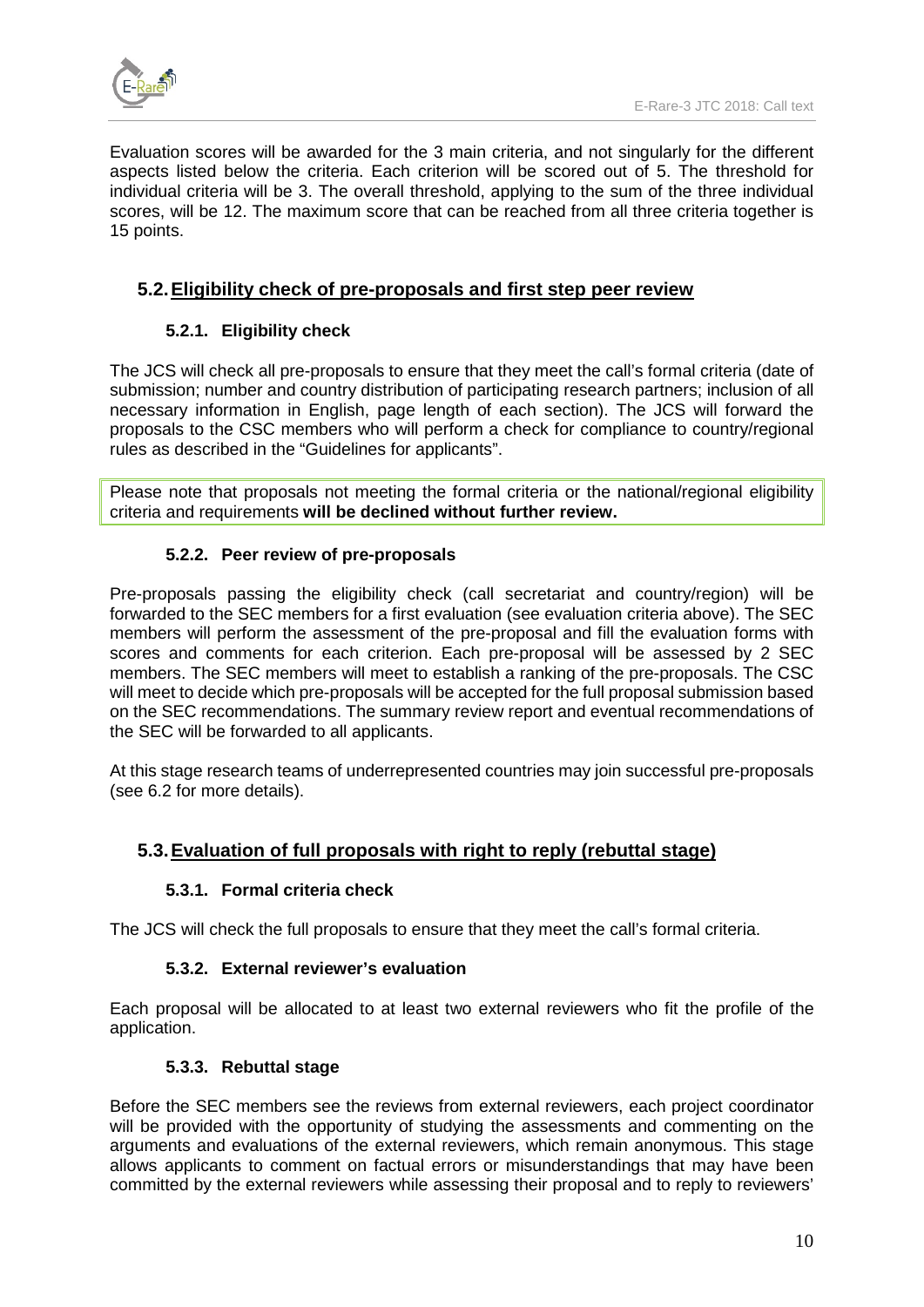

questions. However, issues which are not related with reviewers' comments or questions cannot be addressed and the work plan cannot be modified at this stage.

The applicants will have up to one week (in the third/fourth week of July 2018) for this **optional**  response to the reviewers' comments.

#### **5.3.4. SEC evaluation**

The JCS will send full proposals, reviews and rebuttals to the SEC members. The SEC will meet to discuss each proposal and, after consideration of the evaluation criteria, external reviews, rebuttals and their own discussions, the SEC will make a classification of the proposals and rank proposals recommended for funding. The final summary review report prepared by the SEC members will be sent to all applicants.

# **5.4.Funding decision**

Based on the ranking list established by the SEC and on available funding the CSC will suggest the projects to be funded to the national/regional funding organisations. Based on these recommendations, final decisions will be made by the national/regional funding organisations and will be subject to budgetary considerations.

If necessary, the CSC will determine a priority order for proposals, which have been awarded the same score within a ranked list. The following approach will be applied successively for every group of *ex aequo* proposals requiring prioritization, starting with the highest scored group, and continuing in descending order:

- Availability of national funding;
- Maximization of use of national funding;
- Proposals with participation of underrepresented countries;
- Proposals that address diseases not otherwise covered by more highly-ranked proposals.

The Joint Call Secretariat will communicate to all project coordinators the final decisions together with the consensus report of the evaluation from the SEC.

# **6. FINANCIAL AND LEGAL ISSUES**

# **6.1.Funding model**

The E-Rare-3 JTC 2018 Funding Partners have agreed to launch a joint call using the "virtual common pot" funding mode. This means that national/regional funding will be made available through national/regional funding organisations according to national/regional funding regulations.

Each country/region funds only its national/regional component of the transnational research project. Eligible costs and funding rates may vary according to the corresponding national/regional funding organisation regulations. Prior to submitting a proposal, applicants should verify their eligibility and financial support and thus must contact their national/regional contact person (see national/regional contact details). Funding is granted for a maximum of three years according to national/regional regulations.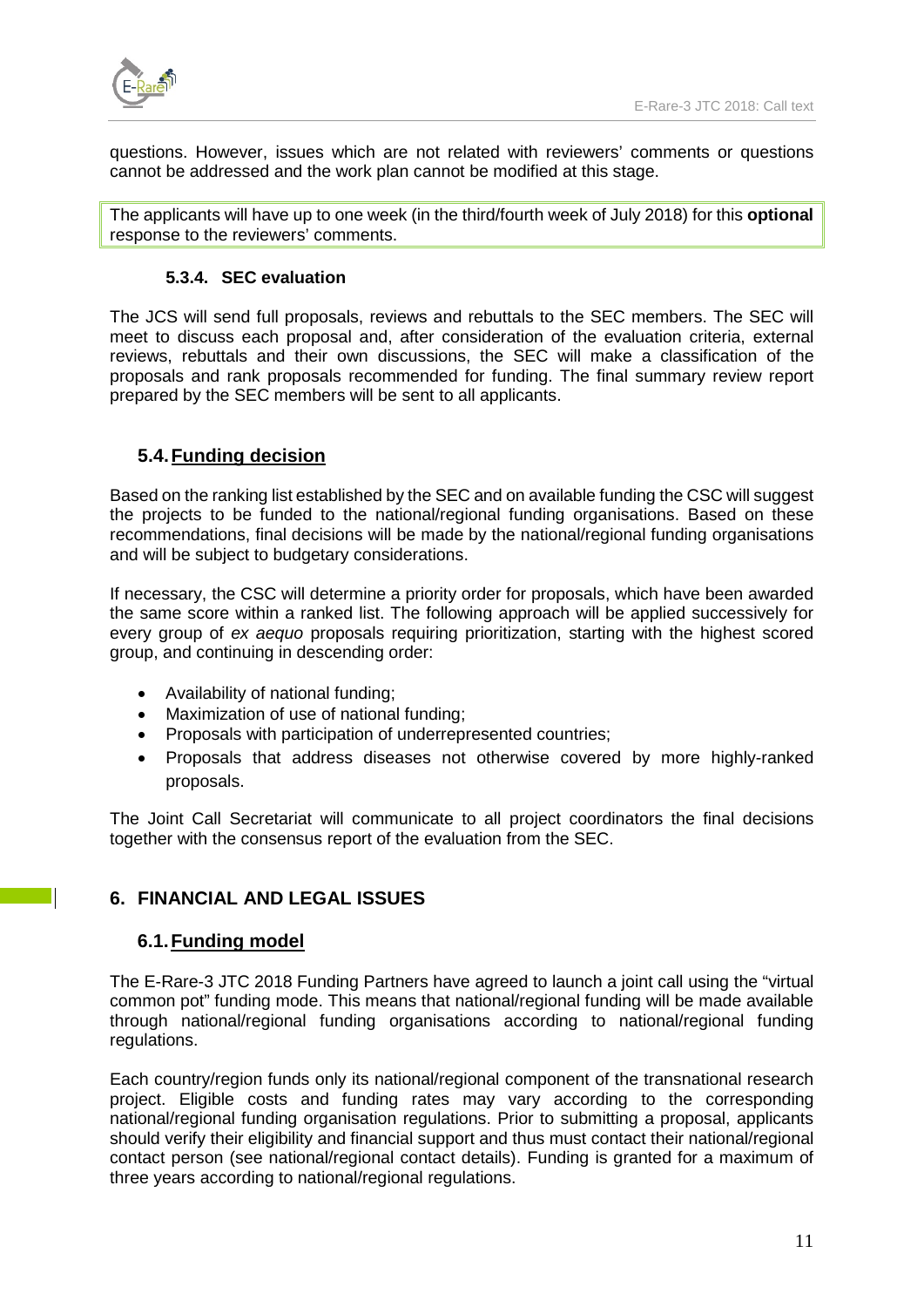

# **6.2.Opening of pre-proposals after the first evaluation round for involvement of researchers from countries joining E-Rare JTC 2018 but not represented in full proposals**

If a country, involved in the E-Rare JTC 2018, is not represented by any national research team in the pre-proposals invited to the full proposal stage (after the first evaluation by the SEC), an opportunity will be given to involve a research team from that country with added value for the projects to be evaluated in the 2<sup>nd</sup> stage. This inclusion will not be considered as a fundamental change between pre- and full proposal (see 4.2 page 8).

#### How does it work?

Step 1. A list of countries eligible for this "widening procedure" will be published on E-Rare website after completion of the 1<sup>st</sup> stage of evaluation.

Step 2. Two inclusion options will be available:

A. The concerned national funding agency(ies) may investigate whether there is/are national team(s) that could provide additional expertise to projects. A list of such teams will be sent to the Joint Call secretariat. The Joint Call Secretariat will contact the coordinator(s) of projects invited to the  $2<sup>nd</sup>$  stage of evaluation and propose them to consider the addition of such new research team. In any case, the final decision to take a new research team on board will be taken by the project consortium.

B. The coordinator/partners of the project(s) invited to the  $2<sup>nd</sup>$  stage of evaluation can inquire themselves to find suitable partners from among listed countries. Again, the decision on taking on board a new team will be taken by the project consortium.

IMPORTANT: Inclusion of new research teams is not mandatory. The new teams included should bring an added value and expertise to the projects.

# **6.3.Involvement of patients organisations**

EURORDIS is a non-governmental patient-driven alliance of patient organisations representing 765 rare disease patient organisations in 69 countries. Through their involvement and coordination, interested patient organisations with research funding mandates will have access to the proposals so that they can evaluate the relevance to their mandate or predetermined area of research interest. Patient organisations will develop an agreement with the funding agencies to potentially co-fund selected proposals. The applicants will have the possibility to indicate if they are interested in the potential co-funding by Patients Organisations and if they agree to share the proposals content with Patients Organisations.

# **6.4.Funding contracts**

Each project includes several consortium members called research partners and one project coordinator. Each research partner (including the project coordinator) will have a separate funding contract/letter of grant according to national/regional regulations with the appropriate national/regional funding institutions.

Changes to the composition of research consortia or in budget cannot occur during the contract/letter of grant, unless there is a good justification. Any minor changes have to be well justified and the relevant funding organisations will decide upon the proper action to be taken. However, in case of major changes, an independent expert can be consulted to help with the final decision of the funding organisations. The research partners shall inform the JCS and the respective funding bodies of any event that might affect the implementation of the project.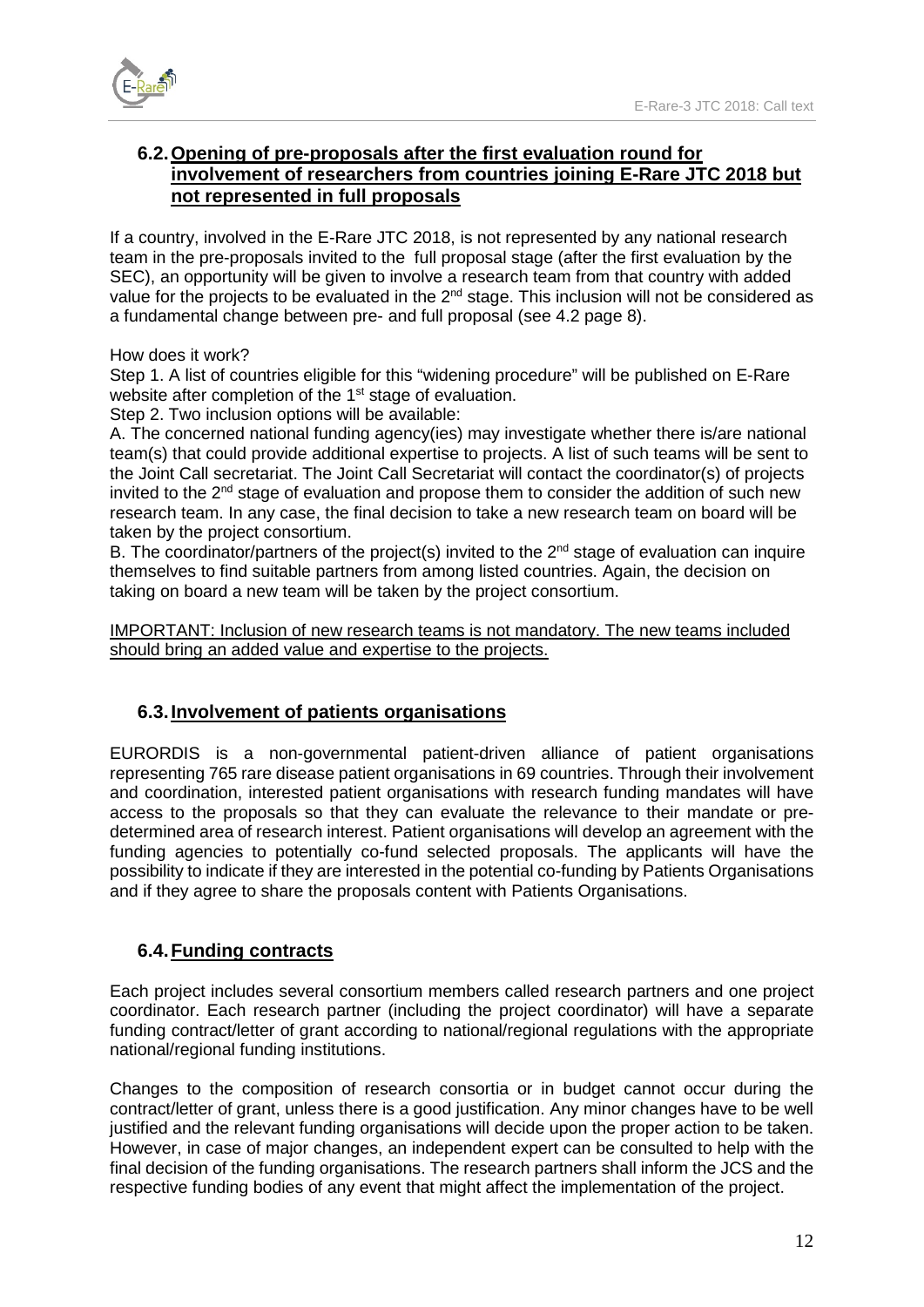

# **6.5.Research consortium agreement and ownership of intellectual property rights**

The project consortium partners have to sign a consortium agreement (CA) for cooperation addressing the issues given in "Guidelines for applicants" on consortium agreements (available on the E-Rare website). It is recommended that the research consortium signs this CA before the official project start date, and in any case the CA should be signed no later than six months after the official project start date. Please note that national/regional regulations may apply concerning the requirement for a CA (please contact your national/regional contact point or check the country-specific information in the guidelines). Upon request, this consortium agreement must be made available to the concerned E-Rare-3 JTC 2018 funding organisations.

Results and new Intellectual Property Rights (IPR) resulting from projects funded through the E-Rare-3 Joint Transnational Call 2018 will be owned by the researchers' organisations according to national/regional rules on IPR. If several participants have jointly carried out work generating new IPR, they shall agree amongst themselves (Consortium Agreement) as to the allocation of ownership of IPR, taking into account their contributions to the creation of those IPR as well as the relevant guidelines on IPR issues.

The results of the research project and IPR created should be actively exploited and made available for use, whether for commercial gain or not, in order for public benefit to be obtained from the knowledge created.

The funding partners shall have the right to use documents, information and results submitted by the research partners and/or to use the information and results for their own purposes, provided that the owner's rights are kept and taking care to specify their origin.

# **6.6.IRDiRC policies and guidelines**

The project partners are expected to follow IRDiRC policies and guidelines and to participate in IRDiRC working groups. For more information see [http://www.irdirc.org/.](http://www.irdirc.org/)

# **6.7.Respect for relevant European and international standards**

The submitted proposals have to respect relevant European and international standards like:

- The new EC Regulation (EC 2016/679) on the protection of natural persons with regard to the processing of personal data and on the free movement of such data. This Regulation will apply in all Member States from May 25, 2018 and thus also for the E-Rare JTC 2018 granted projects [\(https://publications.europa.eu/en/publication-detail/-](https://publications.europa.eu/en/publication-detail/-/publication/3e485e15-11bd-11e6-ba9a-01aa75ed71a1/language-en) [/publication/3e485e15-11bd-11e6-ba9a-01aa75ed71a1/language-en\)](https://publications.europa.eu/en/publication-detail/-/publication/3e485e15-11bd-11e6-ba9a-01aa75ed71a1/language-en).
- European Research Council Guidelines on Implementation of Open Access to Scientific Publications and Research Data (referred to in [http://ec.europa.eu/research/participants/docs/h2020-funding-guide/cross-cutting](http://ec.europa.eu/research/participants/docs/h2020-funding-guide/cross-cutting-issues/open-access-data-management/open-access_en.htm)[issues/open-access-data-management/open-access\\_en.htm\)](http://ec.europa.eu/research/participants/docs/h2020-funding-guide/cross-cutting-issues/open-access-data-management/open-access_en.htm)

To make research data findable, accessible, interoperable and re-usable (FAIR), a data management strategy is mandatory in the full proposal. For an example of questions for a data management strategy, see Annex 1 in [http://ec.europa.eu/research/participants/data/ref/h2020/grants\\_manual/hi/oa\\_pilot/h2020](http://ec.europa.eu/research/participants/data/ref/h2020/grants_manual/hi/oa_pilot/h2020-hi-oa-data-mgt_en.pdf) [hi-oa-data-mgt\\_en.pdf.](http://ec.europa.eu/research/participants/data/ref/h2020/grants_manual/hi/oa_pilot/h2020-hi-oa-data-mgt_en.pdf)

A data management strategy/plan should include information on: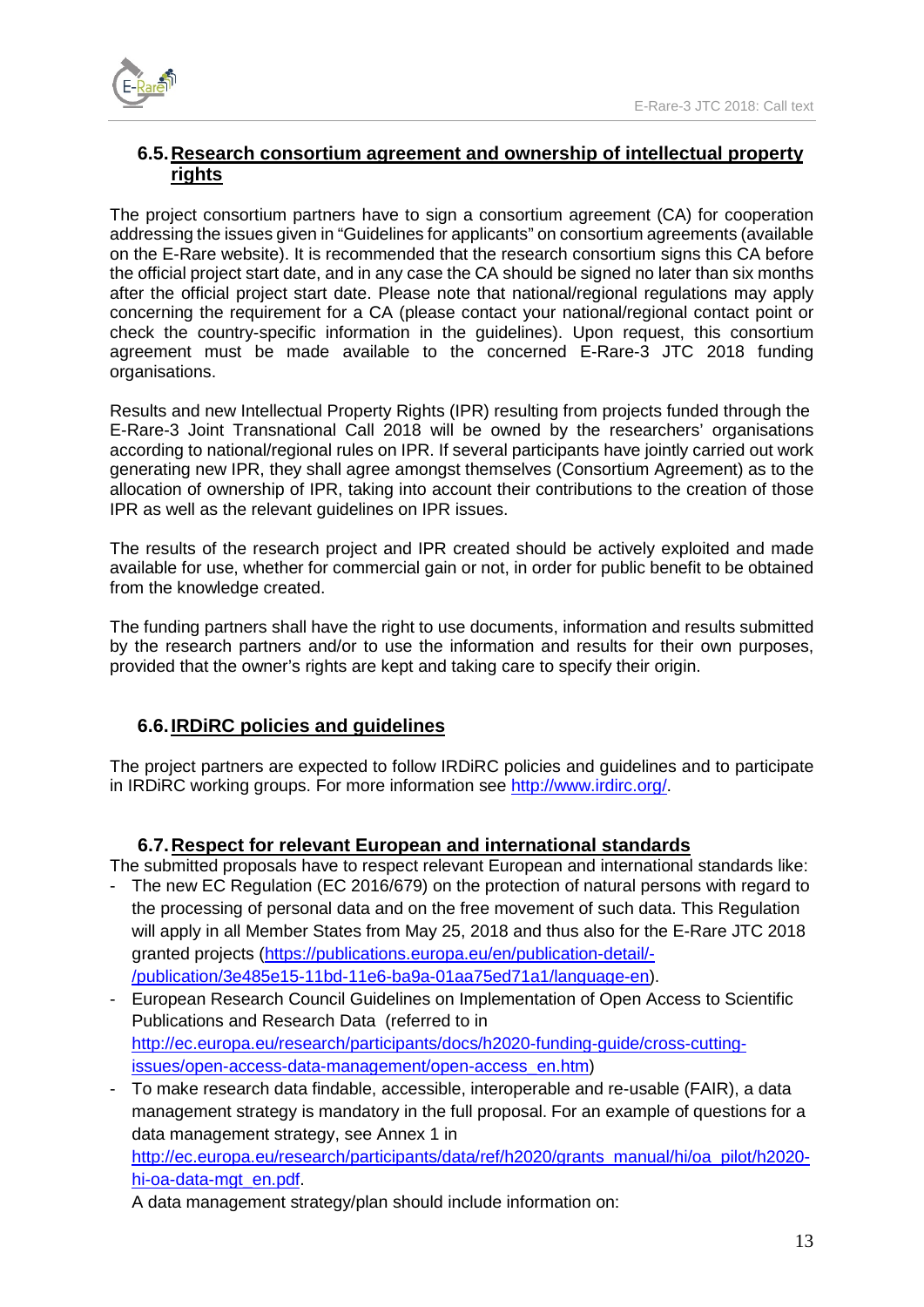

- o the handling of research data during & after the end of the project;
- o what data will be collected, processed and/or generated and/or reused;
- o which methodology & standards will be applied;
- o whether data will be shared/made open access;
- $\circ$  how data will be curated & preserved (including after the end of the project).

Some funding parties involved in E-Rare JTC 2018 may ask for a data management plan (DMP) at national level at the stage of full proposal or after granting of the project.

#### **7. RESPONSIBILITIES, REPORTING REQUIREMENTS AND DISSEMINATION**

The **coordinators** of all funded projects must submit **brief annual scientific project reports and a final scientific project report** (the latter should be submitted within six months of the end of the project) to FNRS, Belgium, which is responsible for monitoring the funded projects. All reports must be in English and use a common electronic reporting form that will be provided. The research partners are jointly responsible for delivery of the reports, and FNRS will only accept reports delivered on behalf of the consortium, via the project coordinator.

If required, each participant should submit financial and scientific reports to their **national/regional funding organisations**, according to national/regional regulations. The progress and final results of each individual contract/letter of grant will be monitored by the respective national/regional funding organisations.

The coordinators and/or national/regional group leaders will be asked to present the results of their projects at an **intermediate and a final status symposium** organized by E-Rare. The presence of at least one representative per project will be mandatory. Therefore, expenses related to these events should be foreseen accordingly in the budget of the project.

Funding recipients must ensure that all outcomes (publications, etc.) of transnational E-Rare-3 projects include a proper acknowledgement of ERA-NET E-Rare-3 and the respective national/regional funding partner organisations.

# **8. CONTACT AND FURTHER INFORMATION**

The JCS is set up at ZonMw (Netherlands Organization for Health Research and Development) to assist the CSC and the national/regional funding bodies during the implementation of the call. FNRS, Belgium, will be responsible for the follow-up phase until the funded research projects have ended. The JCS will be responsible for the administrative management of the call. It will be the primary point of contact referring to the call procedures between the research consortia, the funding organisations (CSC) and the peer reviewers. The project coordinator will be the person contacted by the JCS during the application procedure, so he/she must forward this information to the other participants.

Further information on the E-Rare-3 Project, the Call and the follow-up is available at the E-Rare website (www.e-rare.eu). It is strongly advised to contact the national/regional contact person for any questions regarding the Call (please see national/regional contact details below).

#### **9. ANNEXES I-III on the next pages**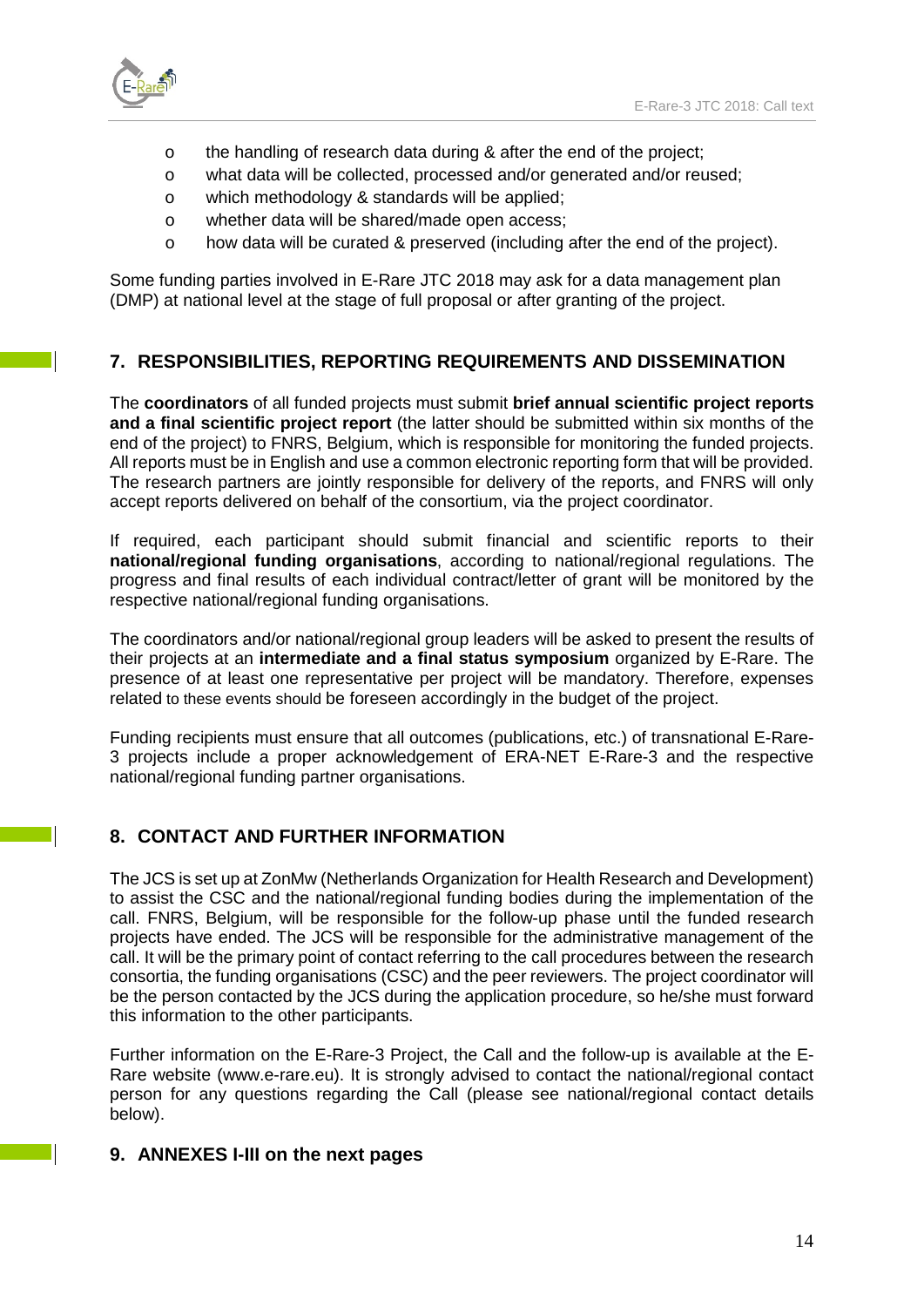

# **ANNEX I. National/regional contact details**

| <b>Country/Region</b>                | <b>Institution   Website</b> |                     | <b>National/regional contact</b>                                                                                                                                                                                                               |  |  |
|--------------------------------------|------------------------------|---------------------|------------------------------------------------------------------------------------------------------------------------------------------------------------------------------------------------------------------------------------------------|--|--|
| Austria                              | <b>FWF</b>                   | www.fwf.ac.at       | Stephanie Resch<br>Phone: +43 (1) 505 67 40-8201<br>Email: stephanie.resch@fwf.ac.at<br>Anita Stürtz<br>Phone: +43 (1) 505 67 40-8206<br>E-mail: anita.stuertz@fwf.ac.at                                                                       |  |  |
| Belgium/Flanders                     | <b>FWO</b>                   | www.fwo.be          | Alain Deleener<br>Phone: +32 2 550 15 95<br>Email: eranet@fwo.be<br>Toon Monbaliu<br>Phone: +32 2 550 15 70<br>Email: eranet@fwo.be                                                                                                            |  |  |
| Belgium/French<br>speaking community | <b>FNRS</b>                  | www.frs-fnrs.be/    | <b>Florence Quist</b><br>Phone: +32 2 504 93 51<br>Email: florence.quist@frs-fnrs.be<br>Joël Groeneveld<br>Phone: +32 2 504 92 70<br>E-mail: joel.groeneveld@frs-fnrs.be                                                                       |  |  |
| Canada                               | CIHR-IG                      | www.cihr-irsc.gc.ca | Adrian Puga<br>Phone: +1 613 952 5728<br>Email: adrian.puga@cihr-irsc.gc.ca                                                                                                                                                                    |  |  |
| Canada (Québec)                      | <b>FRQS</b>                  | www.frgs.gouv.gc.ca | Fonds de recherche du Québec-Santé<br>(FRQS)<br>Maxime Beaudoin<br>Phone: +1 514 873 2114, ext 1369<br>Email: maxime.beaudoin@frq.gouv.qc.ca<br>Anne-Cécile Desfaits<br>Phone: +1 514 873 2114, ext 1368<br>annececile.desfaits@frq.gouv.gc.ca |  |  |
| Czech Republic                       | <b>MEYS</b>                  | www.msmt.cz         | Ministry of Education Youth and Sports<br>Renata Hrubá (MSMT)<br>Phone: +420 234 811 504<br>Mobile: +420 770 145 082<br>E-mail: renata.hruba@msmt.cz                                                                                           |  |  |
| Finland                              | <b>AKA</b>                   | www.aka.fi          | Heikki Vilen<br>Phone: +358 29 5335 135<br>Email: heikki.vilen@aka.fi                                                                                                                                                                          |  |  |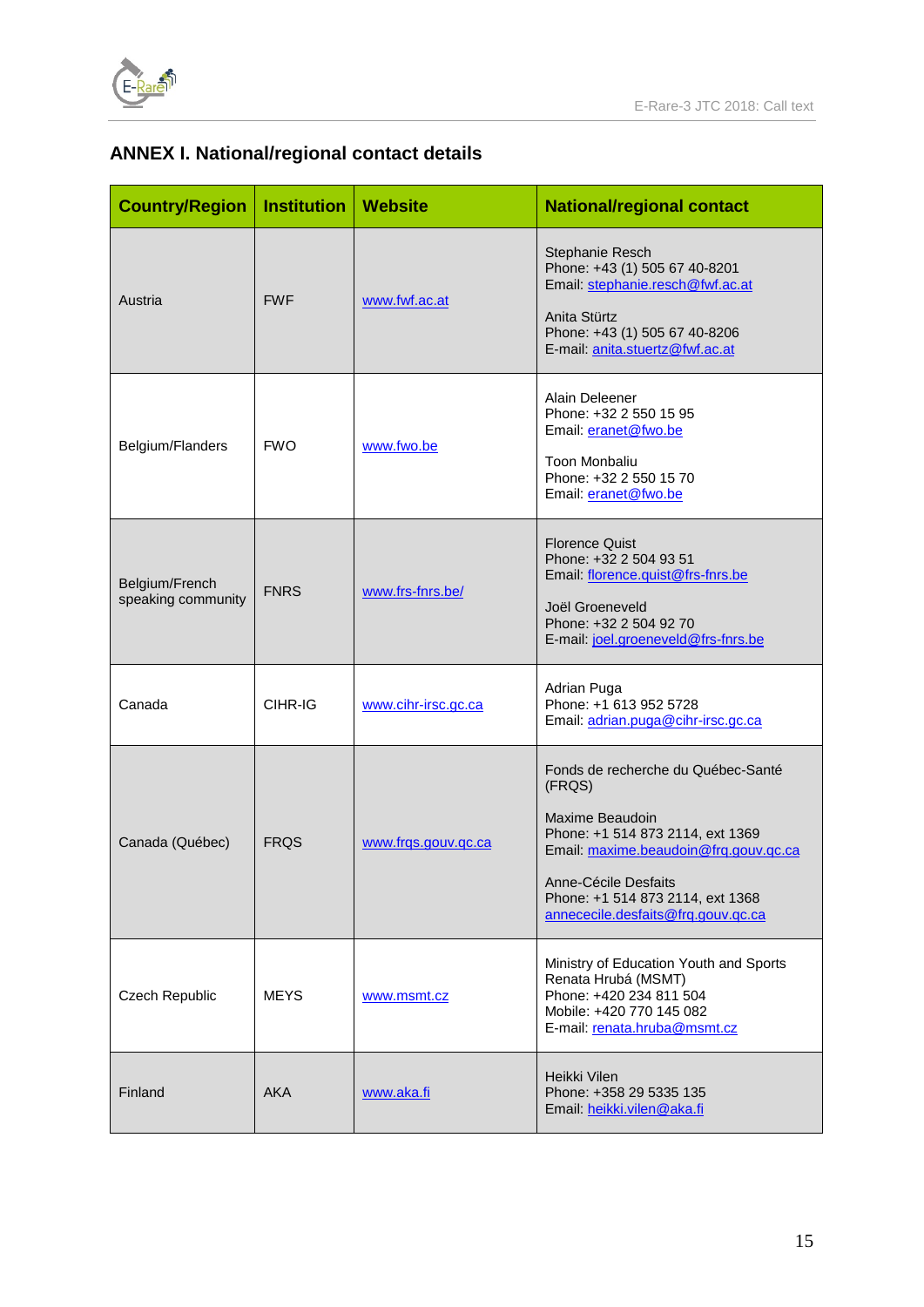

| <b>Country/Region</b> | <b>Institution</b> | ∣ Website                             | <b>National/regional contact</b>                                                                                                                                                                                                                                                                                                                     |  |
|-----------------------|--------------------|---------------------------------------|------------------------------------------------------------------------------------------------------------------------------------------------------------------------------------------------------------------------------------------------------------------------------------------------------------------------------------------------------|--|
| France                | <b>ANR</b>         | www.agence-nationale-<br>recherche.fr | Ingrid Pfeifer<br>Phone: +33) (0) 178 09 80 22<br>Daria Julkowska<br>Phone: +33) (0)178 09 80 78<br>Email: E-RareCalls@agencerecherche.fr<br>Agence Nationale de la Recherche - ANR<br>Health & Biology Department<br>50 Avenue Daumesnil<br>75012 Paris, France                                                                                     |  |
| Germany               | BMBF/<br>PT-DLR    | www.gesundheitsforschun<br>g-bmbf.de  | Katarzyna Saedler<br>Phone: +49 (0)228 3821 1947<br>Email: Katarzyna.Saedler@dlr.de<br>Michaela Fersch<br>Phone: +49 (0)228 3821 1268<br>Email: Michaela.Fersch@dlr.de<br>Ralph Schuster<br>Phone: +49 (0)228 3821 1233<br>Email: Ralph.Schuster@dlr.de<br>Project Management Agency of the<br>German Aerospace Centre (PT-DLR)<br>-Health Research- |  |
| Germany               | <b>DFG</b>         | www.dfg.de                            | Dr. Katja Großmann<br>Email: katja.grossmann@dfg.de<br>Phone: +49 (0) 228 885 2565<br>Fax: +49 (0) 228) 885 2777<br>Kennedyallee 40<br>53175 Bonn                                                                                                                                                                                                    |  |
| Greece                | <b>GSRT</b>        | www.gsrt.gr                           | Sofia DIMITROPOULOU<br>Phone: +30 2107 458 187<br>Email: <u>s.dimitropoulou@gsrt.gr</u><br>Ministry of Education, Research &<br><b>Religious Affairs</b><br>General Secretariat for Research &<br>Technology<br>International S&T Cooperation Directorate<br>Division of Bilateral & Multilateral Relations                                          |  |
| Hungary               | <b>NKFIH</b>       | www.nkfih.gov.hu                      | National Research, Development and<br>Innovation Office<br>Department of Research and Development<br>Előd Nemerkényi<br>Phone: +36 1 8963987<br>Email: elod.nemerkenyi@nkfih.gov.hu<br>Gábor Tóth<br>Phone: +36 1 8961727<br>Email gabor.toth@nkfih.gov.hu                                                                                           |  |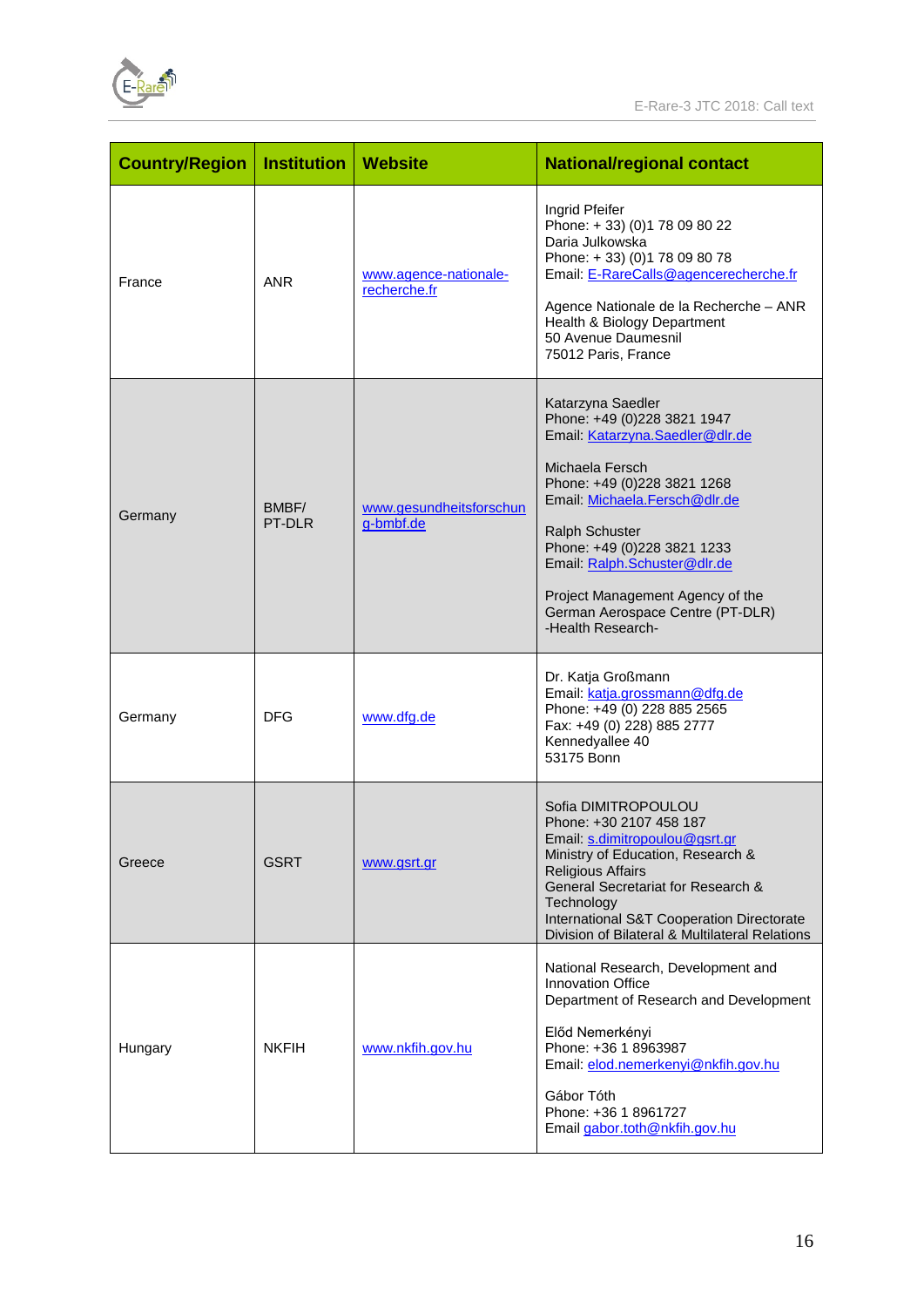

| <b>Country/Region</b> | <b>Institution</b> | Website                 | <b>National/regional contact</b>                                                                                                                                                                                                                                                                                                                                          |  |  |
|-----------------------|--------------------|-------------------------|---------------------------------------------------------------------------------------------------------------------------------------------------------------------------------------------------------------------------------------------------------------------------------------------------------------------------------------------------------------------------|--|--|
| <b>Israel</b>         | CSO-MOH            | www.health.gov.il       | <b>Irit Allon</b><br>Phone: +972-2-5082167<br>Email: <i>Irit.allon@moh.health.gov.il</i>                                                                                                                                                                                                                                                                                  |  |  |
| Italy                 | MoH-It             | www.salute.gov.it       | Dr.Giselda Scalera<br>Phone: +39 065994 2596<br>Email: g.scalera@sanita.it<br>research.EU.dgric@sanita.it<br>Head Office 5 (Health Research IRCCS),<br>Directorate General for Research and<br>Innovation I Healthcare<br>Ministry of Health, Viale Giorgio Ribotta, 5<br>-00144 Rome, Italy<br>Dr. Raffaele Ruocco<br>Phone +39 065994 3233<br>Email: r.ruocco@sanita.it |  |  |
| Latvia                | <b>VIAA</b>        | www.viaa.gov.lv         | Dr Maija Bundule<br>Phone: +371- 67785423<br>E-Mail: Maija.Bundule@viaa.gov.lv<br>Dr Uldis Berkis<br>Phone:+371 67785487; +371 29472349<br>Email: Uldis.Berkis@viaa.gov.lv                                                                                                                                                                                                |  |  |
| Poland                | <b>NCBR</b>        | www.ncbr.gov.pl/en/     | Marcin Chmielewski<br>Section for Research Projects BIOMED,<br>Nowogrodzka Str. 47a, 00-695 Warsaw,<br>Poland,<br>Phone: +48 22 39 07 109<br>Email: marcin.chmielewski@ncbr.gov.pl                                                                                                                                                                                        |  |  |
| Romania               | <b>UEFISCDI</b>    | http://uefiscdi.gov.ro/ | Executive Agency for Higher Education,<br>Research, Development and Innovation<br>Funding<br>Mihaela Manole<br>Phone: +40 21 3023 863<br>Email: mihaela.manole@uefiscdi.ro<br>Nicoleta Dumitrache<br>Phone: +40 21 3023 886<br>Email: nicoleta.dumitrache@uefiscdi.ro                                                                                                     |  |  |
| Spain                 | <b>ISCIII</b>      | www.isciii.es           | María Druet<br>SG de Programas Internacionales de<br>Investigación<br>Phone: +34 9182 22530<br>E-mail: mdruet@isciii.es                                                                                                                                                                                                                                                   |  |  |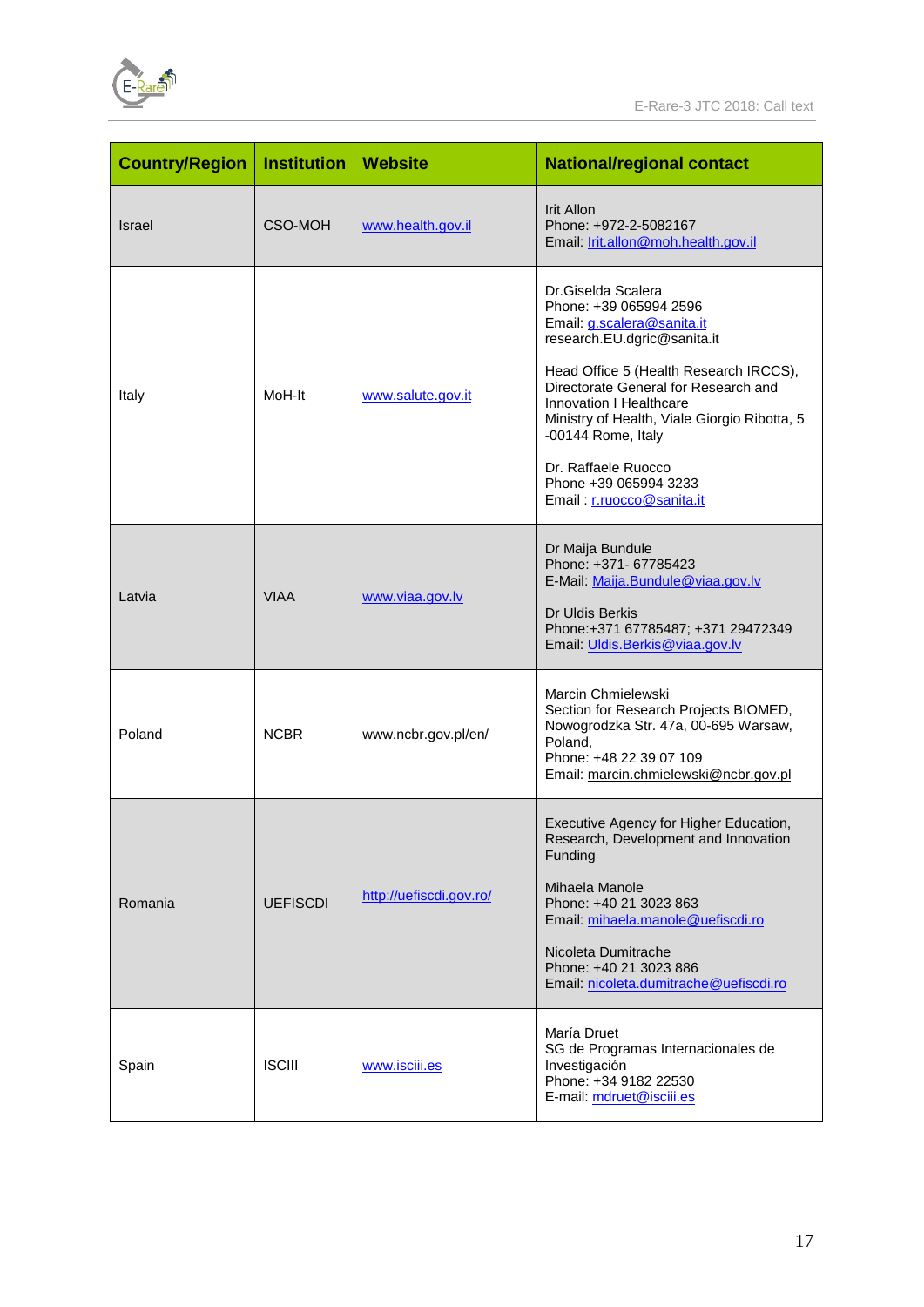

| <b>Country/Region</b> | <b>Institution</b> | <b>Website</b>     | <b>National/regional contact</b>                                                                                                                                                                                                                                                 |  |  |
|-----------------------|--------------------|--------------------|----------------------------------------------------------------------------------------------------------------------------------------------------------------------------------------------------------------------------------------------------------------------------------|--|--|
| Switzerland           | <b>SNSF</b>        | www.snf.ch         | Raphael Banz<br>Division of Biology and Medicine<br><b>Swiss National Science Foundation</b><br>Phone: +41 31 308 21 82<br>Email: raphael.banz@snf.ch                                                                                                                            |  |  |
| The Netherlands       | <b>ZonMw</b>       | www.zonmw.nl       | Nika Ritsema<br>Phone: +31 (0)70 349 54 85<br>Email: ritsema@zonmw.nl<br><b>Harald Moonen</b><br>Phone: +31-(0)70 349 53 49<br>Email: moonen@zonmw.nl<br>Sonja van Weely<br>Email: weely@zonmw.nl<br>The Netherlands Organization for Health<br>Research and Development (ZonMw) |  |  |
| Turkey                | <b>TUBITAK</b>     | www.tubitak.gov.tr | Jale Sahin<br>Phone: +90- 312- 298 17 96<br>Email: e-rare@tubitak.gov.tr<br>The Scientific and Technological Research<br>Council of Turkey (TUBITAK)<br><b>International Cooperation Department</b><br>Division of Bilateral and Multilateral Relations                          |  |  |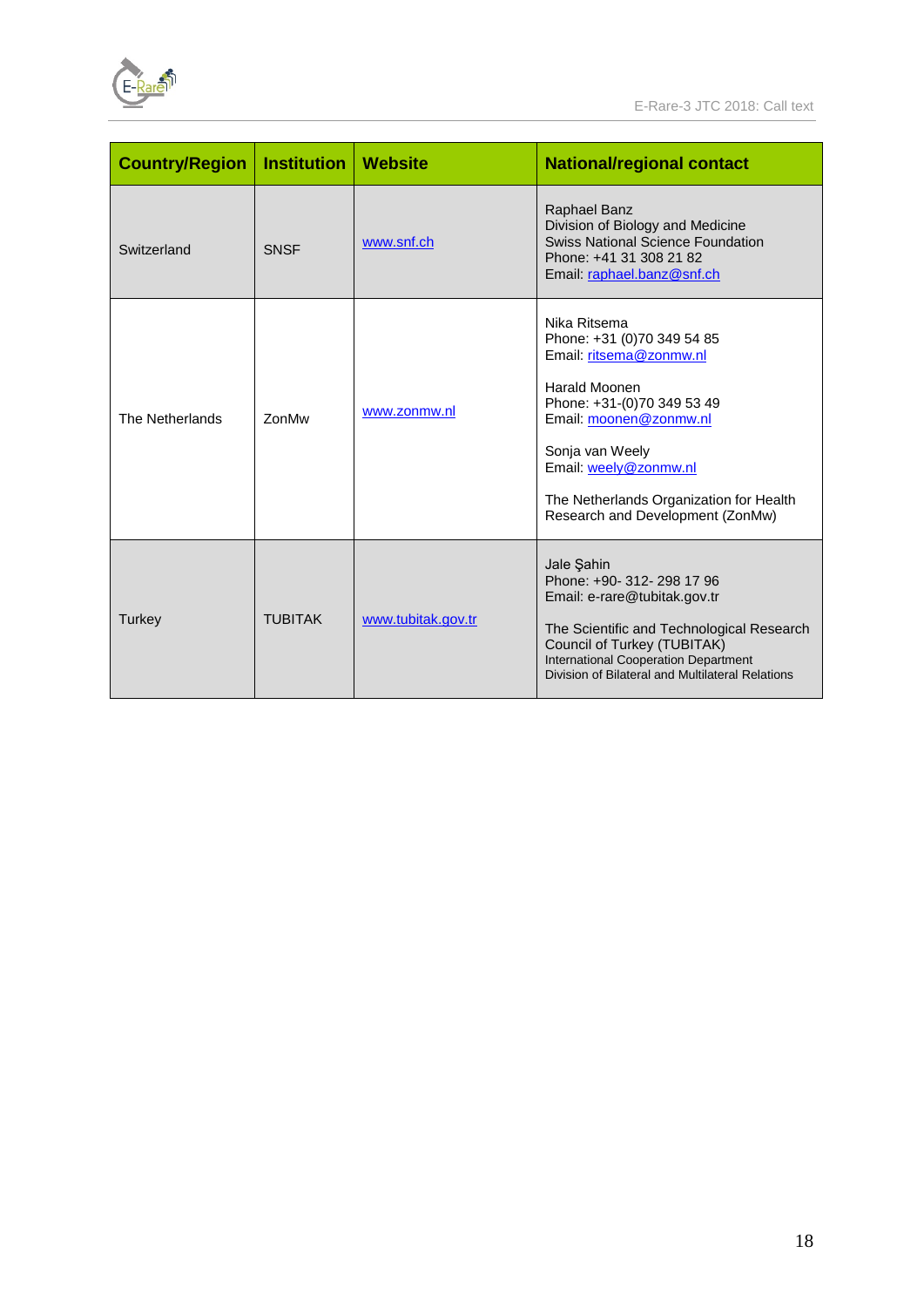

 $\overline{a}$ 

# **ANNEX II. Indicative funding commitments of the participating organisations of the E-Rare-3 JTC 2018**

| <b>Country/Region</b>                | <b>Participating organisation</b>                                                                                                                                                | <b>Envisioned</b><br>amount of<br>funding (M€for<br>3 years) | <b>Anticipated</b><br>number of<br>fundable<br>research<br>partners |
|--------------------------------------|----------------------------------------------------------------------------------------------------------------------------------------------------------------------------------|--------------------------------------------------------------|---------------------------------------------------------------------|
| Austria                              | Austrian Science Fund (FWF)                                                                                                                                                      | 0.7                                                          | $\mathbf{2}$                                                        |
| Belgium/Flanders                     | Research Foundation Flanders (FWO)                                                                                                                                               | 0.2                                                          | 1                                                                   |
| Belgium/French<br>speaking community | Fund for Scientific Research - FNRS (F.R.S.-<br>FNRS)                                                                                                                            | 0.2                                                          | 1                                                                   |
| Canada                               | Canadian Institutes of Health Research, Institute of<br>Genetics (CIHR-IG) <sup>3</sup>                                                                                          | 1.0                                                          | 3-4                                                                 |
| Canada                               | Fonds de recherche du Québec-Santé (FRQS)                                                                                                                                        | 0.36                                                         | $1 - 2$                                                             |
| Czech Republic                       | Ministry of Education, Youth and Sports (MEYS)                                                                                                                                   | 0.5                                                          | 2-3                                                                 |
| Finland                              | Academy of Finland (AKA)                                                                                                                                                         | 0.6                                                          | $2 - 3$                                                             |
| France                               | French National Research Agency (ANR) <sup>4</sup>                                                                                                                               | 2.0                                                          | 6                                                                   |
| Germany                              | German Federal Ministry of Education and<br>Research (BMBF), German Research Foundation                                                                                          | BMBF: 3<br>DFG: 3                                            | BMBF: 10-15<br>DFG: tbd                                             |
|                                      | (DFG)                                                                                                                                                                            |                                                              |                                                                     |
| Greece                               | General Secretariat for Research and Technology<br>$(GSRT)^5$                                                                                                                    | 0.5                                                          |                                                                     |
| Hungary                              | National Research, Development and Innovation<br>Office (NKFIH)                                                                                                                  | 0.15                                                         | $1 - 2$                                                             |
| Israel                               | Chief Scientist Office of the Ministry of Health<br>(CSO/MOH)                                                                                                                    | Up to $0.3$                                                  | Up to 2                                                             |
| Italy                                | Ministry of Health (MoH-IT)                                                                                                                                                      | 1                                                            | $4-6$                                                               |
| Latvia                               | State Education Development Agency (VIAA)                                                                                                                                        | 0.42                                                         | $\overline{c}$                                                      |
| Poland                               | 0.6<br>Up to 0.2 per project,<br>National Centre for Research and Development<br>regardless of the<br>(NCBR)<br>number of Polish<br>research groups in the<br>project consortium |                                                              | $1 - 3$                                                             |

<span id="page-18-0"></span><sup>&</sup>lt;sup>3</sup> CIHR-IG will fund to a maximum of \$1.5 million Canadian over three years (currently equivalent to 1 Mio €) to support operational research costs only. The Canadian amount will not be adjusted to reflect conversion rate changes.

<sup>4</sup> Maximum funding of 300 000 € for a French coordinator and 250 000 € for a French partner.

<span id="page-18-2"></span><span id="page-18-1"></span> $^5$  GSRT will fund up to 3 projects. The funding commitment is up to 200,000-250,000 € per project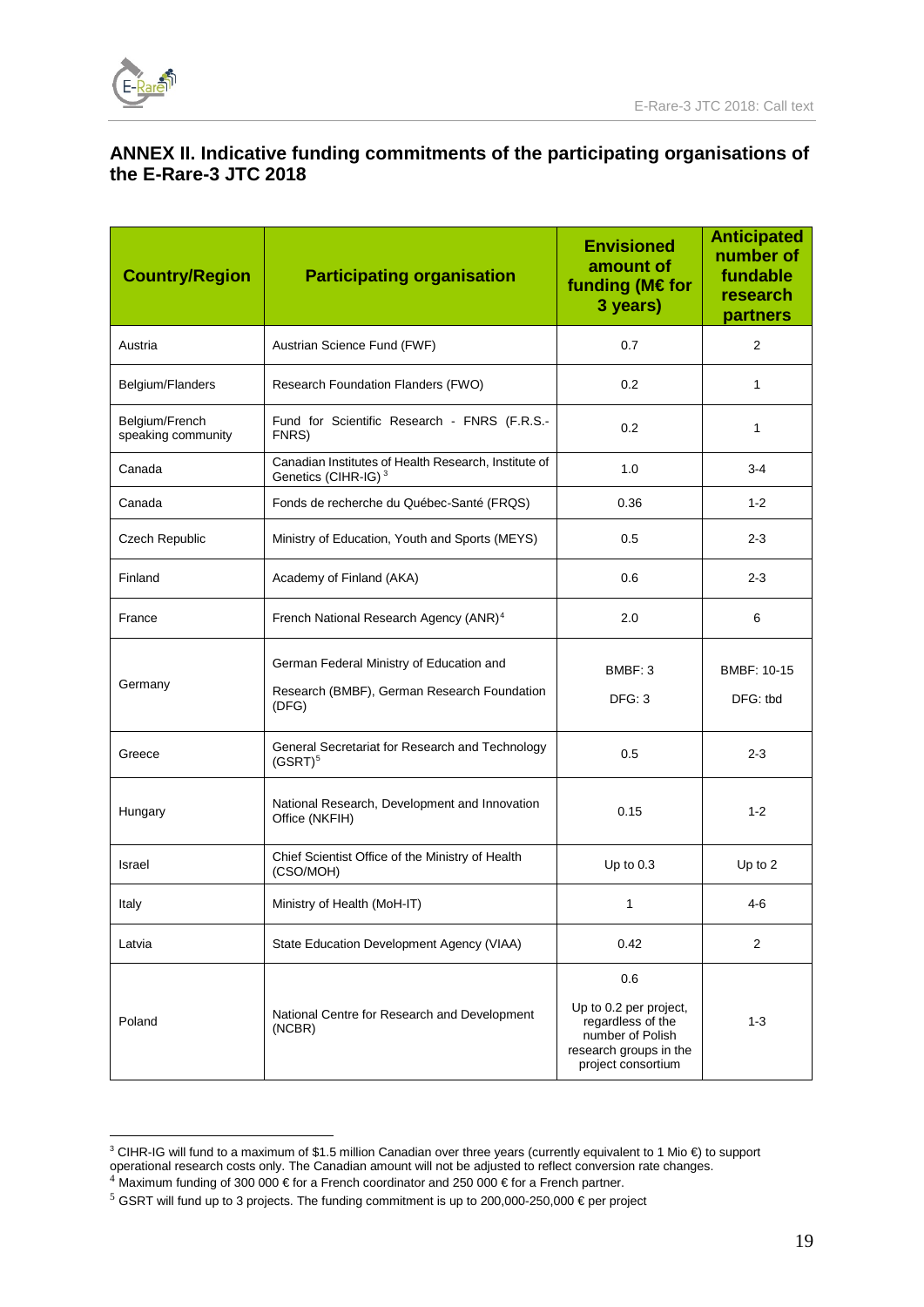

| Romania         | Executive Agency for Higher Education,<br>Research, Development & Innovation Funding<br>(UEFISCDI) | 0.5  | $1 - 2$  |
|-----------------|----------------------------------------------------------------------------------------------------|------|----------|
| Spain           | National Institute of Health Carlos III (ISCIII)                                                   | 0.25 | $2 - 3$  |
| Switzerland     | Swiss National Science Foundation (SNSF) <sup>6</sup>                                              | 0.86 | $3-4$    |
| The Netherlands | The Netherlands Organisation for Health<br>Research and Development (ZonMw) <sup>7</sup>           | 1.8  | $8 - 12$ |
| Turkey          | The Scientific and Technological Research<br>Council of Turkey (TUBITAK)                           | 0.6  | $3-4$    |

<span id="page-19-0"></span> <sup>6</sup> SNSF has earmarked a budget of 1.0 million Swiss Francs over three years (currently equivalent to 0.86 Mio €).

<span id="page-19-1"></span> $^7$  Maximum funding of 250,000 € for Dutch participation per project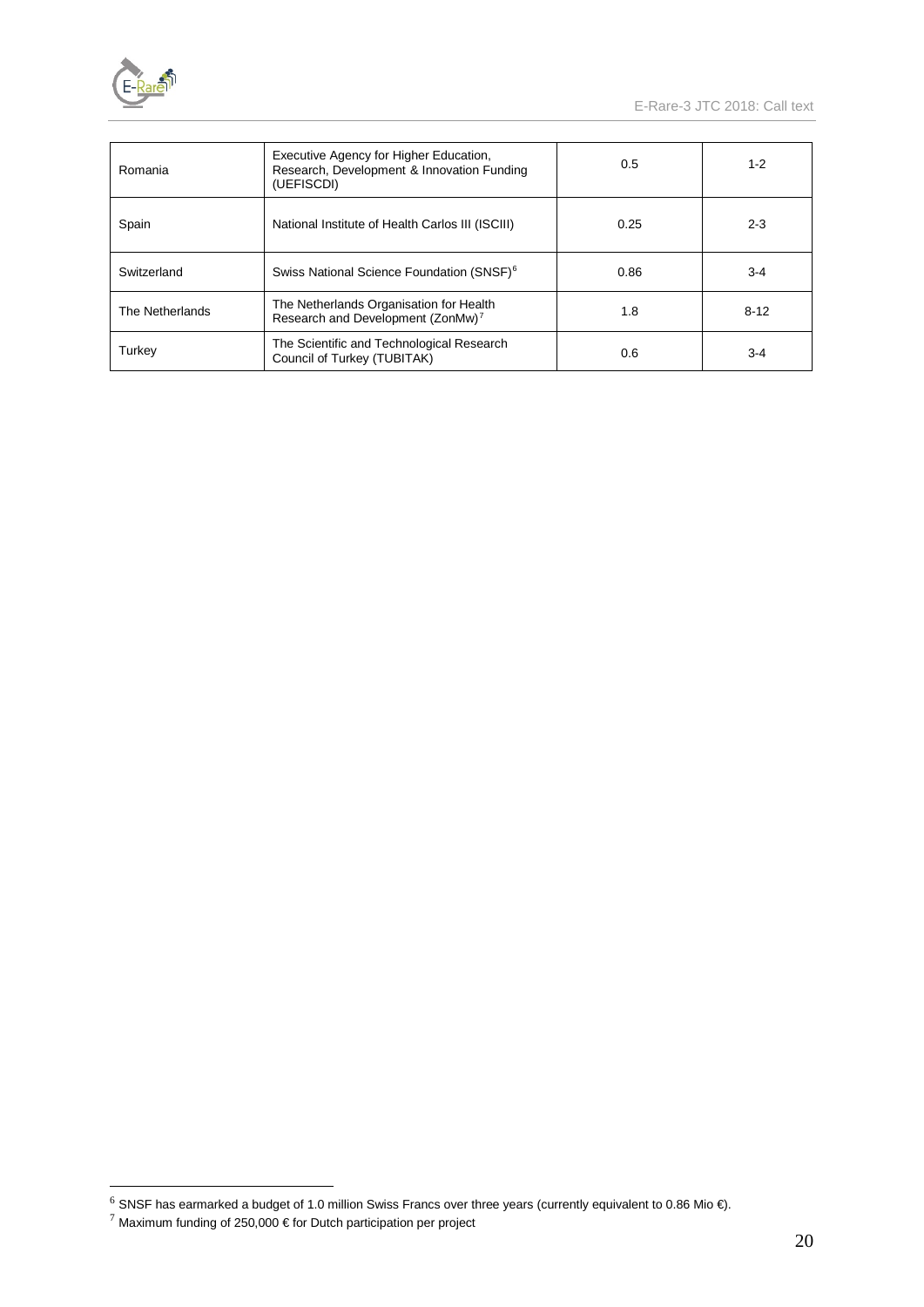

# **ANNEX III. Eligibility of beneficiary institutions for the participating organisations of the E- Rare-3 JTC 2018**

|                                      |                                                                                                     | <b>Eligible benificiary institution</b> |                                  |                    |  |
|--------------------------------------|-----------------------------------------------------------------------------------------------------|-----------------------------------------|----------------------------------|--------------------|--|
| <b>Country/Region</b>                | <b>Institution</b>                                                                                  | <b>Academia</b>                         | <b>Clinical/public</b><br>health | <b>Company</b>     |  |
| Austria                              | Austrian Science Fund (FWF)                                                                         | Yes $(3)$                               | Yes $(3)$                        | Yes $(3)$          |  |
| Belgium/Flanders                     | Research Foundation Flanders (FWO)                                                                  | Yes                                     | $Yes^{(1,2)}$                    | No                 |  |
| Belgium/French<br>speaking community | Fund for Scientific Research - FNRS<br>(F.R.S.-FNRS)                                                | Yes $(6)$                               | $Yes^{(7,8)}$                    | No                 |  |
| Canada                               | Canadian Institutes of Health Research,<br>Institute of Genetics (CIHR-IG)                          | Yes                                     | Yes                              | No                 |  |
| Canada (Québec)                      | Fonds de recherche du Québec-Santé<br>(FRQS)                                                        | Yes                                     | Yes                              | No                 |  |
| Czech Republic                       | Ministry of Education, Youth and Sports<br>(MEYS)                                                   | Yes                                     | Yes                              | <b>No</b>          |  |
| Finland                              | Academy of Finland (AKA)                                                                            | Yes                                     | Yes                              | <b>Yes</b>         |  |
| France                               | French National Research Agency<br>(ANR)                                                            | Yes                                     | Yes                              | Yes $(1)$          |  |
| Germany                              | German Federal Ministry of Education<br>and Research (BMBF)                                         | Yes                                     | Yes                              | Yes $(1)$          |  |
| Germany                              | German Research Foundation (DFG)                                                                    | Yes $(10)$                              | Yes $(11)$                       | <b>No</b>          |  |
| Greece                               | General Secretariat of Research and<br>Technology (GSRT)                                            | Yes                                     | Yes                              | Yes <sup>(1)</sup> |  |
| Hungary                              | National Research, Development and<br>Innovation Office (NKFIH)                                     | Yes                                     | Yes                              | <b>No</b>          |  |
| Israel                               | Chief Scientist Office of the Ministry of<br>Health (CSO/MOH)                                       | Yes                                     | Yes                              | No                 |  |
| Israel                               | <b>Israel Innovation Authority</b>                                                                  | No                                      | No                               | Yes                |  |
| Italy                                | Ministry of Health (MoH-IT)                                                                         | No                                      | Yes $(4)$                        | No                 |  |
| Latvia                               | State Education Development Agency<br>(VIAA)                                                        | Yes                                     | Yes                              | Yes $(1)$          |  |
| Poland                               | National Centre for Research and<br>Development (NCBR)                                              | Yes                                     | Yes                              | Yes                |  |
| Romania                              | Executive Agency for Higher Education,<br>Research, Development & Innovation<br>Funding (UEFISCDI), | Yes                                     | Yes                              | Yes $(1)$          |  |
| Spain                                | National Institute of Health Carlos III<br>(ISCIII)                                                 | Yes $(12)$                              | Yes                              | No                 |  |
| Switzerland                          | <b>Swiss National Science Foundation</b><br>(SNSF)                                                  | Yes $(9)$                               | Yes $(9)$                        | No.                |  |
| The Netherlands                      | The Netherlands Organisation for Health<br>Research and Development (ZonMw)                         | Yes                                     | Yes                              | Yes <sup>(5)</sup> |  |
| Turkey                               | The Scientific and Technological<br>Research Council of Turkey (TUBITAK)                            | Yes                                     | Yes                              | Yes $(1)$          |  |